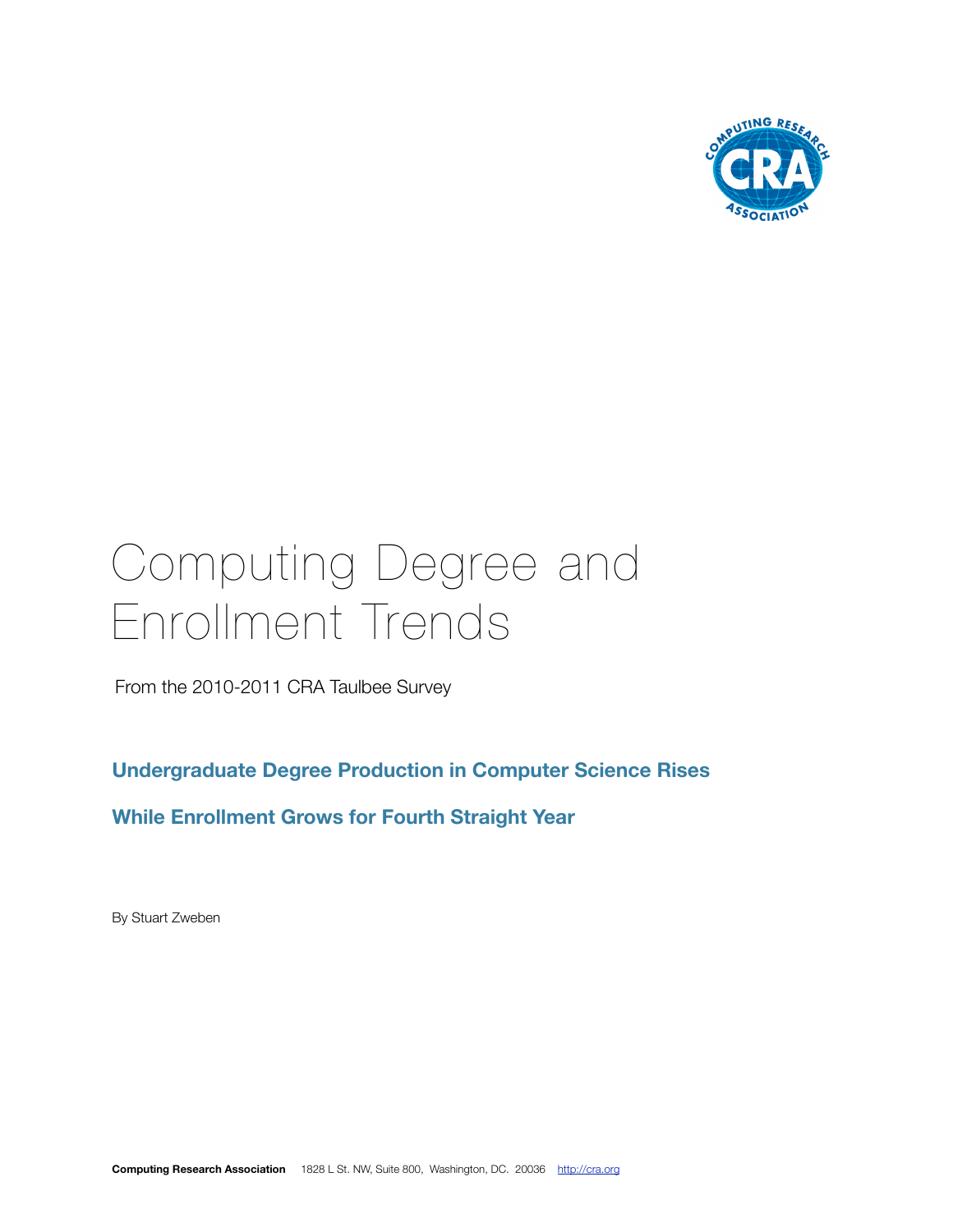## Executive Summary

#### **Summary of Results**

- Among U.S. schools that reported data this year and last, enrollments in undergraduate computer science programs rose 9.6 percent in the 2011-12 school year – the fourth straight year of increase. Overall enrollment – including schools that did not participate in the survey last year – increased by 11.5 percent per department compared to the 2010-11 school year.
- Anecdotal reports suggest that, once again, growth in enrollment is being constrained at institutions not by student interest, but by enrollment caps in place in university computer science departments. Free of these caps – in place because of faculty or infrastructure limitations – enrollment figures might have reflected even larger increases.
- The number of Bachelor's degrees in computer science awarded by U.S. schools increased by 10.5 percent in the 2010-11 school year. Among schools who responded both this year and last, the increase was 12.9 percent.
- Total Ph.D. production in computing programs held steady in 2010-11, with 1,782 degrees granted.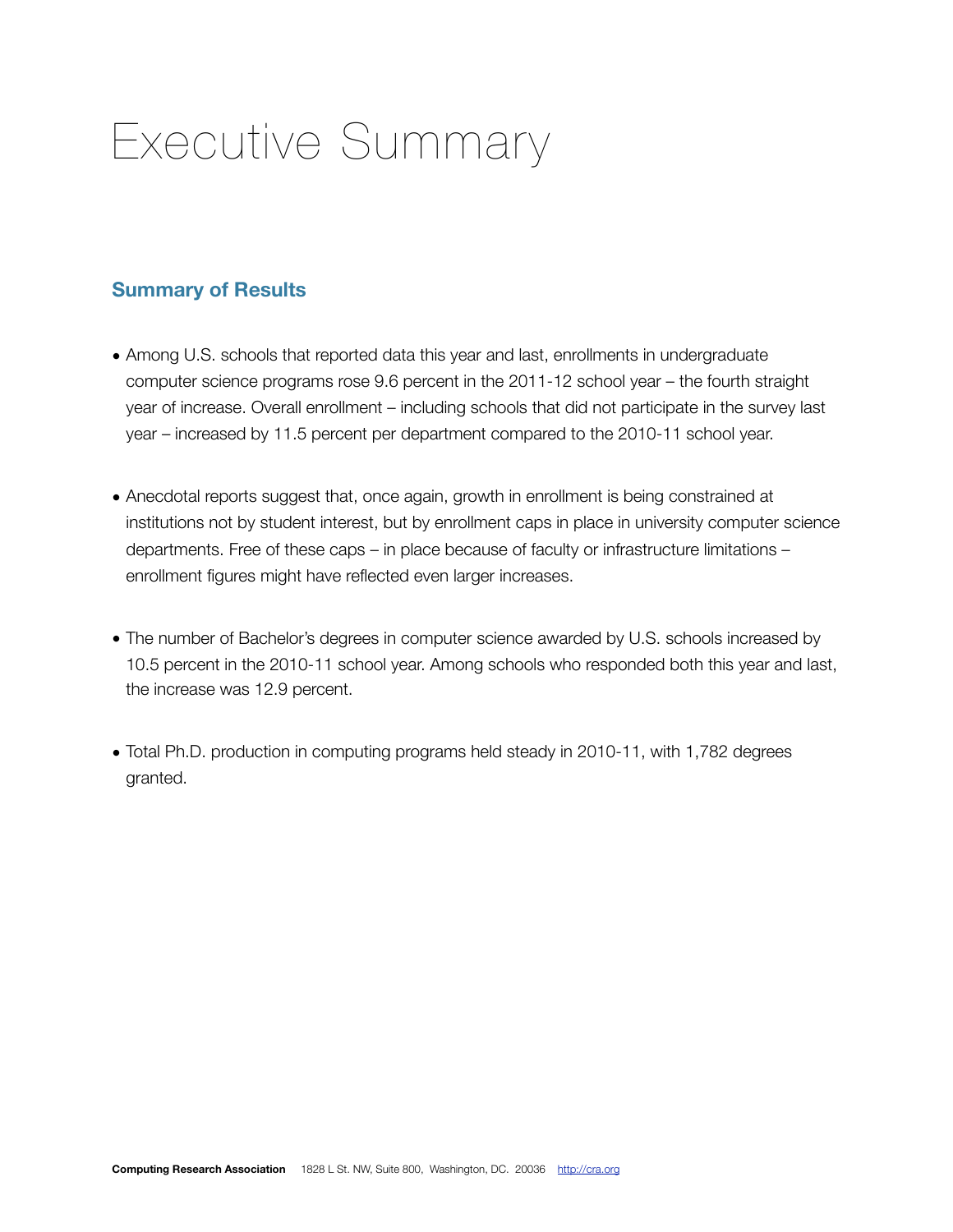#### **Introduction**

The *CRA Taulbee Survey* [1](#page-2-0) is conducted annually by the Computing Research Association to document trends in student enrollment, degree production, employment of graduates, and faculty salaries in academic units in the United States and Canada that grant the Ph.D. in computer science (CS), computer engineering (CE) or information (I)<sup>[2](#page-2-1)</sup>. Most of these academic units are departments, but some are colleges or schools of information or computing. In this report, we will use the term "department" to refer to the unit offering the program. This article and the accompanying figures and tables present the enrollment and degree production results from the 41st annual *CRA Taulbee Survey*. The full report, which also includes information about faculty size, demographics and salaries, graduate student support and research expenditures, will be available in May 2012 at [www.cra.org](http://www.cra.org).

Information for the survey is gathered from CRA members and other PhD-granting institutions during the Fall of each year. Responses received by January 23, 2012 are included in this year's analysis. The period covered by the data varies from table to table. Degree production and enrollment (Ph.D., Master's, and Bachelor's) refer to the previous academic year (2010-2011). Data for new students in all categories refer to the current academic year (2011-2012).

For this report, we surveyed a total of 267 Ph.D.-granting departments, of which 184 responded for a response rate of 69 percent. This is lower than last year's 74 percent. Response rates are inexact because some departments provide only partial data, and some institutions provide a single joint response for multiple departments. Thus, the number of departments shown as reporting student data does not equal the overall total number of respondents for that category of department. Nevertheless, it is clear that the response rate decreased notably for U.S. CS departments and Canadian departments. To account for these changes in response rate, we will comment not only on aggregate totals but also on data from those departments who responded to both this year's and last year's surveys. This will be a more accurate indication of the one-year changes affecting degree production and enrollments. Of the 140 U.S. CS departments providing student data to this year's survey, 135 responded last year also. Of the 178 total departments providing student data to this year's survey, 165 also responded last year.

Departments that provided salary data were sent preliminary results about faculty salaries in January 2012; these results included additional distributional information not contained in this report. The CRA Board views this as a benefit of participating in the survey. This year's respondents are listed at the end of this article; we thank all of them.

<span id="page-2-0"></span><sup>&</sup>lt;sup>1</sup> The title of the survey honors the late Orrin E. Taulbee of the University of Pittsburgh, who conducted these surveys for the Computer Science Board until 1984, with retrospective annual data going back to 1970.

<span id="page-2-1"></span><sup>2</sup> Information (I) programs included here are Information Science, Information Systems, Information Technology, Informatics, and related disciplines with a strong computing component. Surveys were sent to CRA members, the CRA Deans group members, and participants in the iSchools Caucus ( www.ischools.org ) who met the criteria of granting Ph.D.s and being located in North America.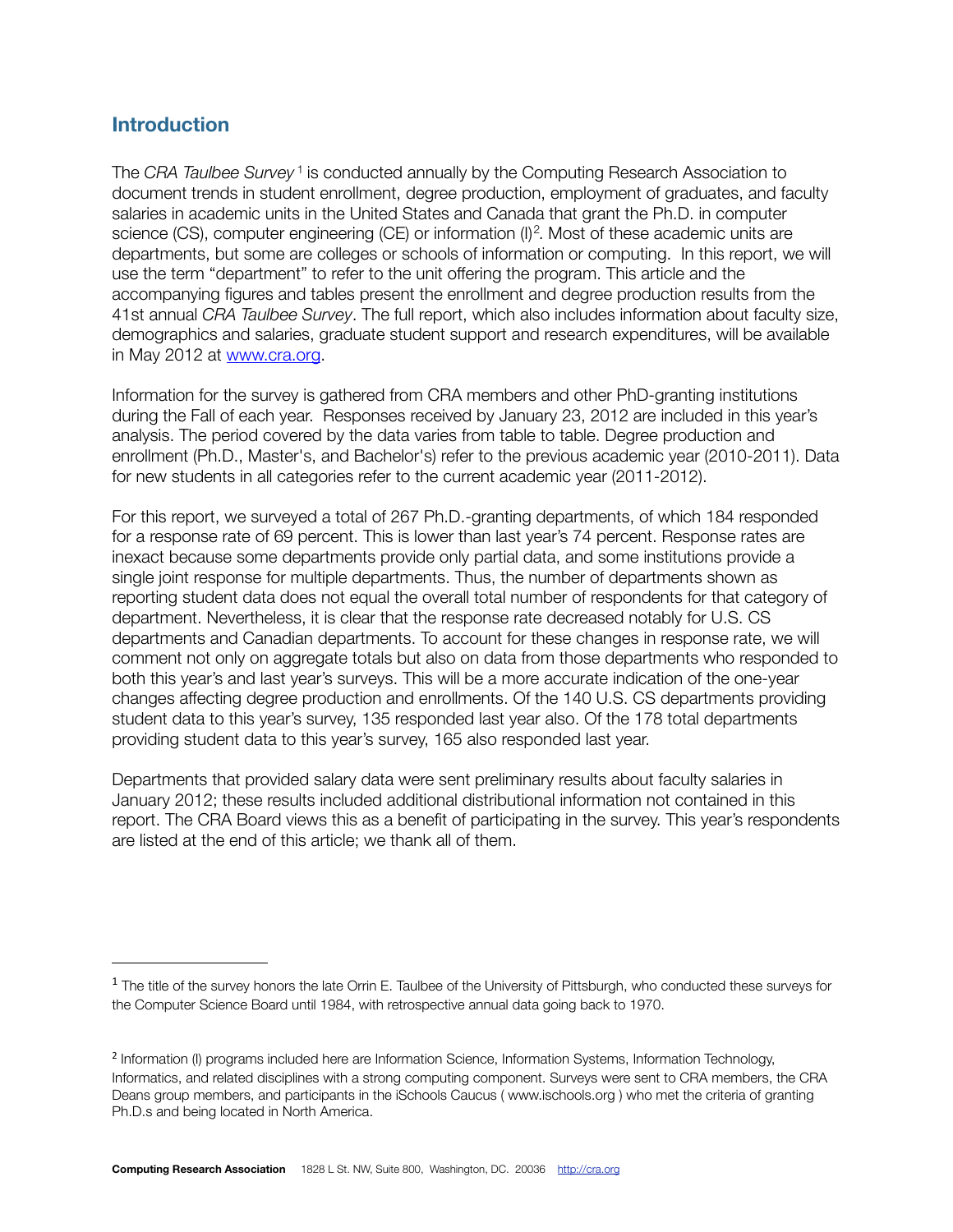|      | Table 1: Number of Respondents to the Taulbee Survey |             |              |                 |               |
|------|------------------------------------------------------|-------------|--------------|-----------------|---------------|
| Year | US <sub>CS</sub>                                     | US CE       | Canadian     | US <sub>I</sub> | Total         |
| 1995 | 110/133 (83%)                                        | 9/13 (69%)  | 11/16 (69%)  |                 | 130/162 (80%) |
| 1996 | 98/131 (75%)                                         | 8/13 (62%)  | 9/16(56%)    |                 | 115/160 (72%) |
| 1997 | 111/133 (83%)                                        | 6/13(46%)   | 13/17 (76%)  |                 | 130/163 (80%) |
| 1998 | 122/145 (84%)                                        | 7/19 (37%)  | 12/18 (67%)  |                 | 141/182 (77%) |
| 1999 | 132/156 (85%)                                        | 5/24 (21%)  | 19/23 (83%)  |                 | 156/203 (77%) |
| 2000 | 148/163 (91%)                                        | 6/28(21%)   | 19/23 (83%)  |                 | 173/214 (81%) |
| 2001 | 142/164 (87%)                                        | 8/28 (29%)  | 23/23 (100%) |                 | 173/215 (80%) |
| 2002 | 150/170 (88%)                                        | 10/28 (36%) | 22/27 (82%)  |                 | 182/225 (80%) |
| 2003 | 148/170 (87%)                                        | 6/28 (21%)  | 19/27 (70%)  |                 | 173/225 (77%) |
| 2004 | 158/172 (92%)                                        | 10/30 (33%) | 21/27 (78%)  |                 | 189/229 (83%) |
| 2005 | 156/174 (90%)                                        | 10/31 (32%) | 22/27 (81%)  |                 | 188/232 (81%) |
| 2006 | 156/175 (89%)                                        | 12/33 (36%) | 20/28 (71%)  |                 | 188/235 (80%) |
| 2007 | 155/176 (88%)                                        | 10/30 (33%) | 21/28 (75%)  |                 | 186/234 (79%) |
| 2008 | 151/183 (83%)                                        | 12/32 (38%) | 20/30 (67%)  | 9/19(47%)       | 192/264 (73%) |
| 2009 | 147/184 (80%)                                        | 13/31 (42%) | 16/30 (53%)  | 12/20 (60%)     | 188/265 (71%) |
| 2010 | 150/184 (82%)                                        | 12/30 (40%) | 18/29 (62%)  | 15/22 (68%)     | 195/265 (74%) |
| 2011 | 142/185 (77%)                                        | 13/31 (42%) | 13/30 (43%)  | 16/21 (76%)     | 184/267 (69%) |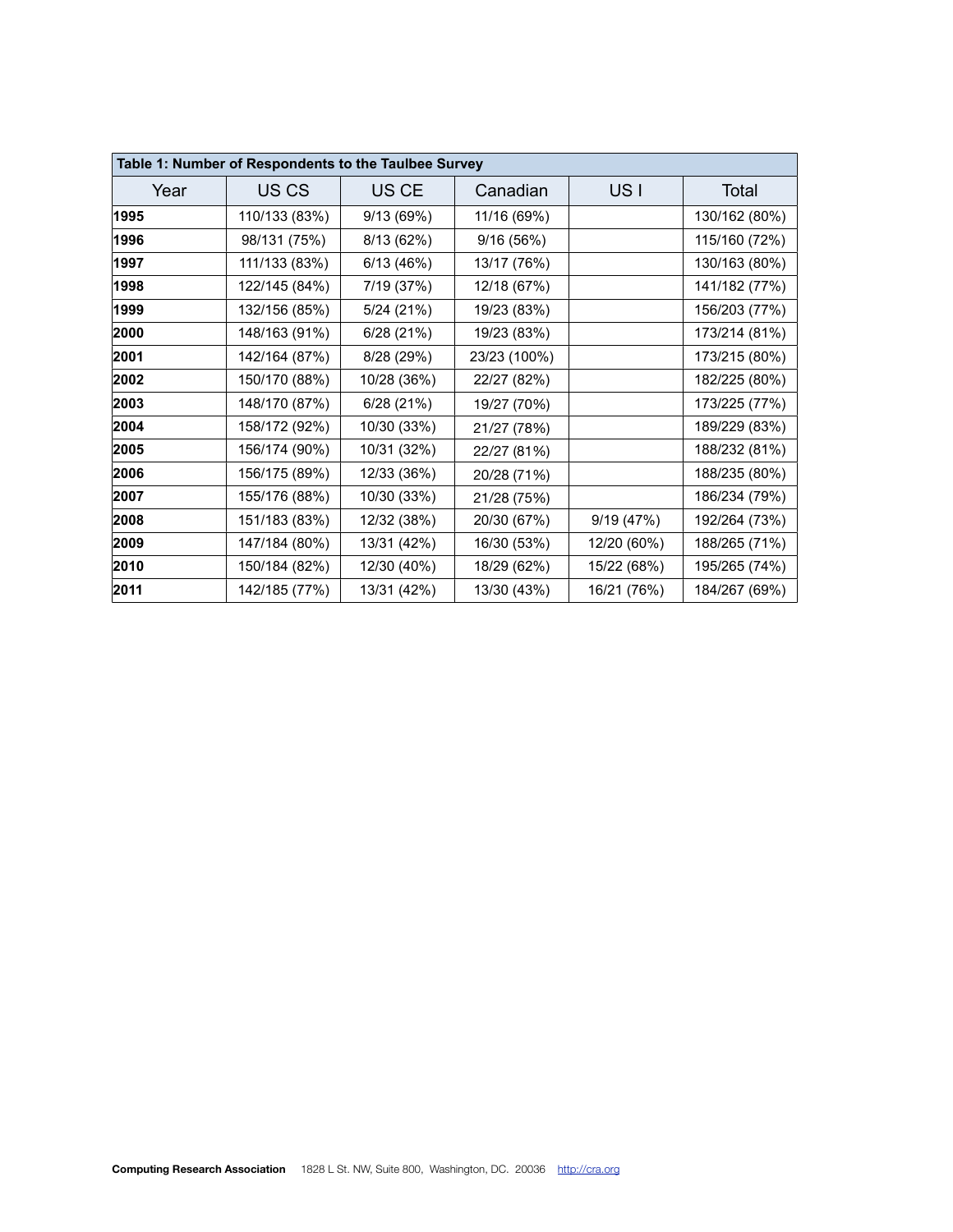#### **Bachelor's Degree Production and Enrollments**

The number of new computing majors among U.S. computer science departments rose 6.7 percent (7.4 percent among those departments reporting both this year and last year). This is the fourth straight year of increased enrollment in computing majors by new students. Total enrollment in computing majors among U.S. CS departments increased 5.9 percent in aggregate (9.6 percent among departments reporting both this year and last year). Anecdotal reports suggest that, once again, growth in enrollment is being constrained at institutions not by student interest, but by enrollment caps in place in university computer science departments. Free of these caps – in place because of faculty or infrastructure limitations – enrollment figures might have reflected even larger



Source: Table 6: Total Bachelor's Enrollment by Department Type

increases.

For the second straight year, there was a double-digit percentage increase in bachelor's degree production. Among all departments reporting, the increase was 10.4 percent, but if only those departments who reported both years are counted, the increase was 12.9 percent. Bachelor's degree production in US computer science departments was up 10.5 percent overall and also was up 12.9 percent among those departments who reported both this year and last year.

The number of CE degrees also increased significantly this year, among U.S. CE

departments and among U.S. CS departments who also give CE degrees. Degrees in the information area also increased significantly among U.S. departments offering information degrees, but this may be affected by the categorization of several institutions whose CS and I departments report jointly. New student enrollment increased in aggregate among departments offering I

programs but decreased among those offering CE programs (though it increased among CE departments that reported both years). Total enrollment in both CE and I programs increased in aggregate, though total enrollment decreased in I departments that reported both years. These data suggest increased interest in undergraduate computing degrees of all types within the U.S. It should be noted that the numbers for CE and I are more volatile due to the small number of departments reporting in each of these areas. Computing Research Association is a computing Research Association is a computing Research Association is a computing Research Association is a controlled and also wise stress of the formula and also was a solution of the



Canadian statistics also are volatile due to the small number of departments reporting. In aggregate, they show slightly decreased degree production, but Canadian response to the survey was unusually low this year and among Canadian departments reporting both years, there was an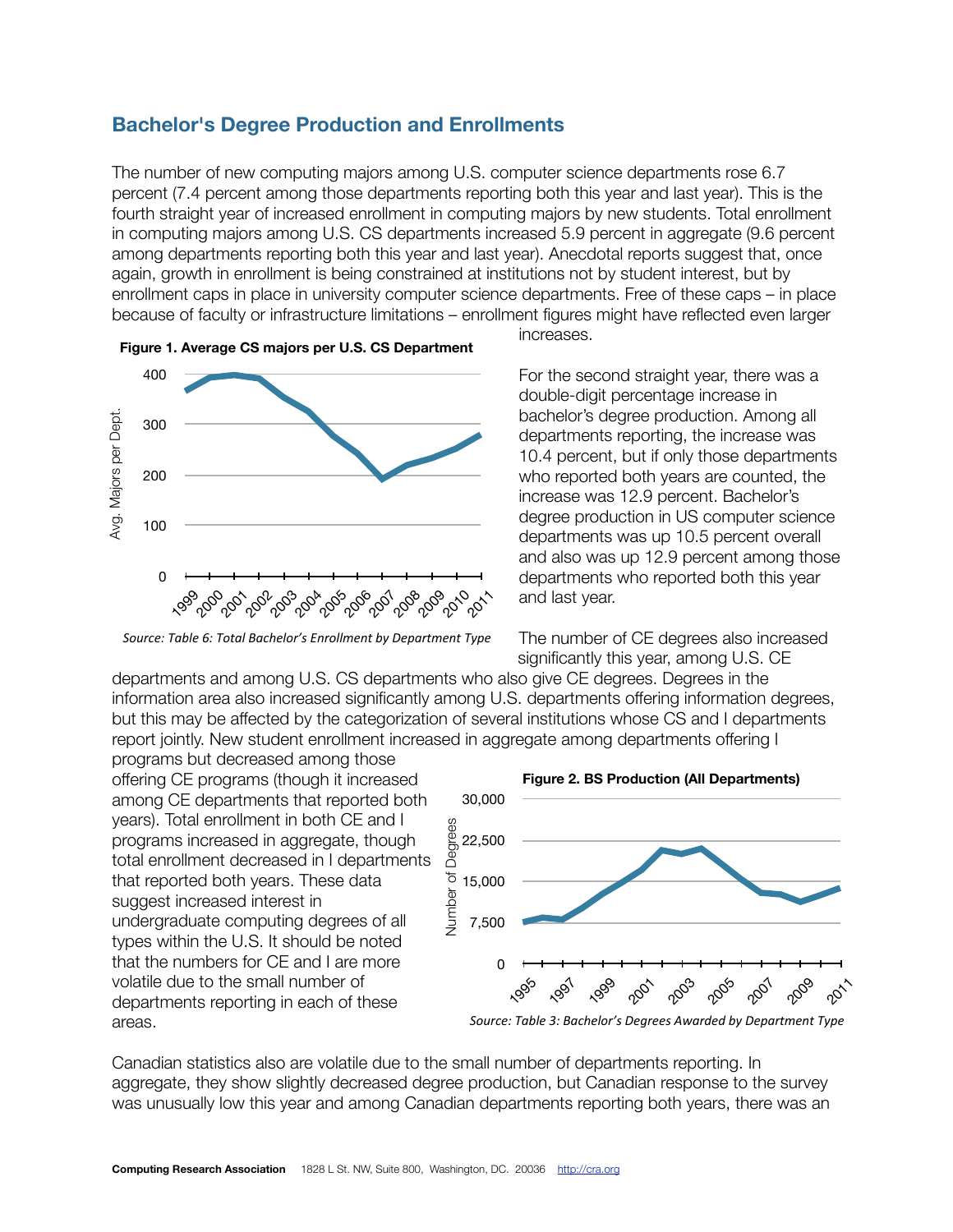11 percent increase in bachelor's degree production. New student enrollment among Canadian departments that reported both years increased by 3.6 percent, but total enrollment in these departments was down a little less than one percent.

The fraction of women among bachelor's graduates decreased in CS this year, from 13.8 percent in 2009-10 to 11.7 percent in 2010-11. In CE and I, the fraction of female graduates increased, to 11.8 percent in CE and to 17.5 percent in I. This year there was a smaller percentage of Whites and greater percentages of Non-resident Alien, Black and Hispanic graduates in CE programs. CS programs, on the other hand, showed a slight increase in the proportion of Whites and a slight decrease in the proportion of Non-resident Alien graduates. I programs had a smaller fraction of Whites, Blacks and Non-resident Aliens, and increased fractions of Asians and Hispanics. Overall across the three degree areas, about 65 percent of the graduates were White, 15 percent Asian, 7 percent Non-resident Aliens, and 13 percent all other ethnicity categories combined.

| Table 2. Degree Production and Enrollment Change From Previous Year |        |            |         |       |        |                 |         |        |            |         |                                              |                 |         |
|---------------------------------------------------------------------|--------|------------|---------|-------|--------|-----------------|---------|--------|------------|---------|----------------------------------------------|-----------------|---------|
|                                                                     |        |            |         | Total |        |                 |         |        |            |         | <b>Only Departments Reporting Both Years</b> |                 |         |
|                                                                     |        | US CS Only |         |       |        | All Departments |         |        | US CS Only |         |                                              | All Departments |         |
| PhDs                                                                | 2010   | 2011       | % chg   |       | 2010   | 2011            | % chg   | 2010   | 2011       | $%$ chg | 2010                                         | 2011            | $%$ chg |
| # Depts                                                             | 150    | 140        | $-6.7%$ |       | 192    | 178             | $-6.8%$ | 135    | 135        |         | 168                                          | 168             |         |
| PhD<br>Awarded                                                      | 1,501  | 1,457      | $-2.9%$ |       | 1,772  | 1,782           | 0.6%    | 1,419  | 1,422      | 0.2%    | 1,624                                        | 1,708           | 5.2%    |
| PhD<br>Enrollment                                                   | 12,482 | 12,114     | $-2.9%$ |       | 15,038 | 14,671          | $-2.4%$ | 11,527 | 11,742     | 1.9%    | 13,578                                       | 13,815          | 1.7%    |
| New PhD<br>Enroll                                                   | 2,560  | 2,465      | $-3.7%$ |       | 2,962  | 2,812           | $-5.1%$ | 2,394  | 2,388      | $-0.3%$ | 2,712                                        | 2,715           | 0.1%    |
| Bachelor's                                                          | 2010   | 2011       | % chg   |       | 2010   | 2011            | % chg   | 2010   | 2011       | % chg   | 2010                                         | 2011            | % chg   |
| # Depts                                                             | 140    | 133        | $-5.0%$ |       | 176    | 165             | $-6.3%$ | 125    | 125        |         | 153                                          | 153             |         |
| <b>BS Awarded</b>                                                   | 9,904  | 10,946     | 10.5%   |       | 12,501 | 13,806          | 10.4%   | 8,731  | 9,859      | 12.9%   | 11,072                                       | 12,505          | 12.9%   |
| <b>BS</b><br>Enrollment                                             | 46,218 | 48,952     | 5.9%    |       | 58,784 | 60,636          | 3.2%    | 41,034 | 44,966     | 9.6%    | 52,143                                       | 56,077          | 7.5%    |
| New BS<br>Majors                                                    | 12,556 | 13,400     | 6.7%    |       | 15,905 | 16,279          | 2.4%    | 11,286 | 12,124     | 7.4%    | 14,031                                       | 14,972          | 6.7%    |
| <b>BS Enroll/</b><br>Dept                                           | 330.1  | 368.1      | 11.5%   |       | 334.0  | 367.5           | 10.0%   | 328.3  | 359.7      | 9.6%    | 340.8                                        | 366.5           | 7.5%    |

| Table 3. Bachelor's Degrees Awarded by Department Type |         |           |       |           |       |       |       |              |       |
|--------------------------------------------------------|---------|-----------|-------|-----------|-------|-------|-------|--------------|-------|
| <b>Department</b><br><b>Type</b>                       | # Depts | <b>CS</b> |       | <b>CE</b> |       |       |       | <b>Total</b> |       |
| US CS Public                                           | 99      | 6,358     | 68.5% | 1301      | 61.8% | 993   | 41.1% | 8,652        | 62.7% |
| <b>IUS CS Private</b>                                  | 34      | 1,792     | 19.3% | 180       | 8.6%  | 322   | 13.3% | 2,294        | 16.6% |
| Total US CS                                            | 133     | 8,150     | 87.8% | 1481      | 70.4% | 1315  | 54.4% | 10,946       | 79.3% |
| <b>US CE</b>                                           | 10      | Ol        | 0.0%  | 561       | 26.7% |       | 0.0%  | 561          | 4.1%  |
| US Info                                                | 9       | OI        | 0.0%  |           | 0.0%  | 1095  | 45.3% | 1,095        | 7.9%  |
| Canadian                                               | 13      | 1,136     | 12.2% | 62        | 2.9%  | 6     | 0.2%  | 1,204        | 8.7%  |
| <b>Grand Total</b>                                     | 165     | 9,286     |       | 2,104     |       | 2,416 |       | 13,806       |       |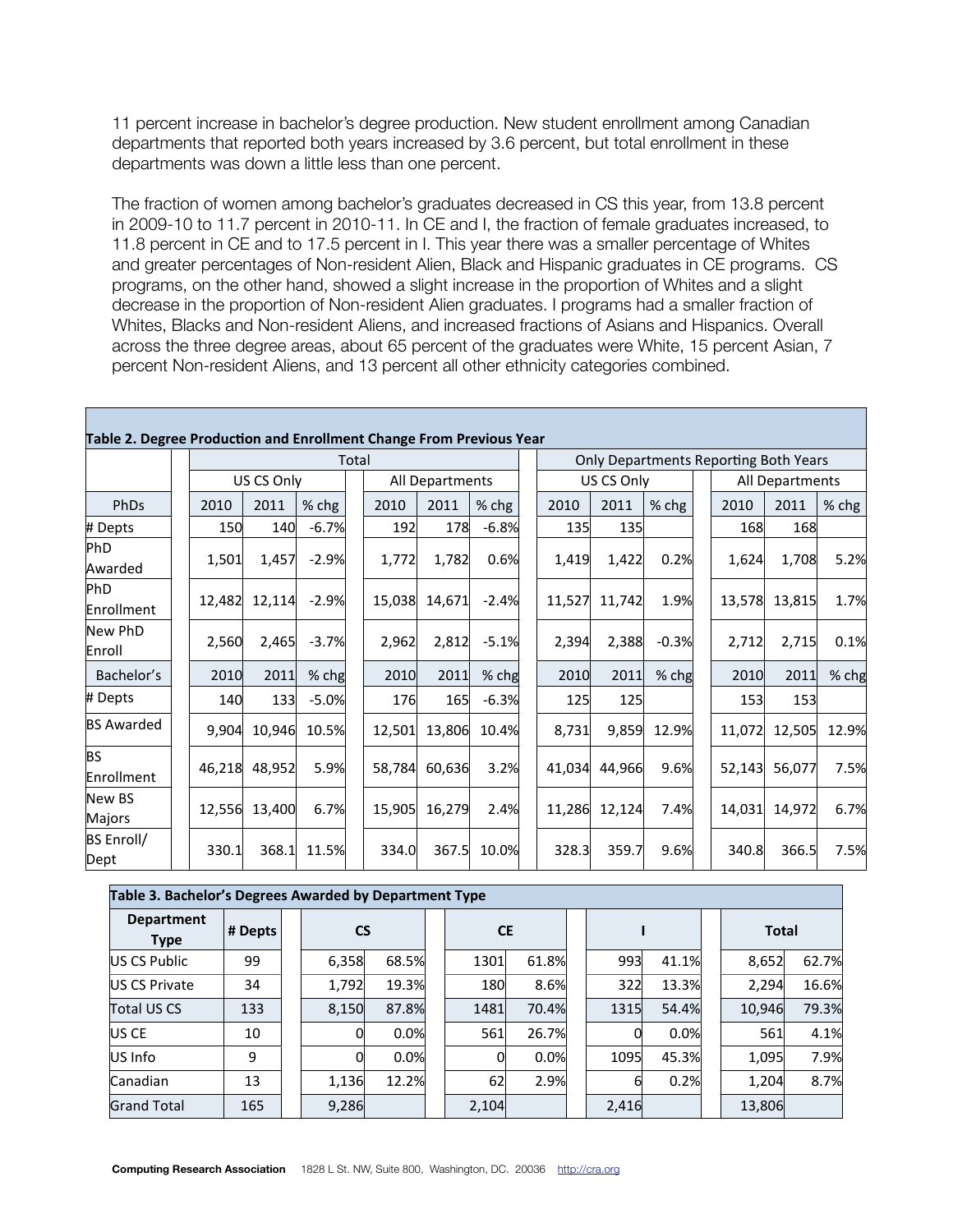| Table 4. Bachelor's Degrees Awarded by Gender |           |       |           |       |       |       |              |       |
|-----------------------------------------------|-----------|-------|-----------|-------|-------|-------|--------------|-------|
|                                               | <b>CS</b> |       | <b>CE</b> |       |       |       | <b>Total</b> |       |
| Male                                          | 7,983     | 88.3% | 1,856     | 88.2% | 1,993 | 82.5% | 11,832       | 87.3% |
| Female                                        | 1,057     | 11.7% | 248       | 11.8% | 422   | 17.5% | 1,727        | 12.7% |
| Total Known Gender                            | 9,040     |       | 2,104     |       | 2,415 |       | 13,559       |       |
| Gender Unknown                                | 246       |       |           |       |       |       | 247          |       |
| <b>Grand Total</b>                            | 9,286     |       | 2,104     |       | 2,416 |       | 13,806       |       |

|                                                 | Table 5. Bachelor's Degrees Awarded by Ethnicity<br><b>CS</b><br><b>CE</b><br>Total<br>524<br>7.0%<br>78<br>6.8%<br><b>Nonresident Alien</b><br>179<br>10.0%<br>3.6%<br>781<br>39<br>0.5%<br>Amer Indian or Alaska<br>0.5%<br>0.4%<br>8<br>16<br>0.7%<br>63<br><b>Nativel</b><br>14.8%<br>337<br>15.3%<br>1,115<br>18.8%<br>302<br>13.9%<br>1,754<br>Asian<br>5.9%<br>6.9%<br>274<br>3.6%<br>106<br>531<br>4.6%<br>151<br>0.3%<br>0.3%<br>37<br>Native Hawaiian/Pac<br>22<br>0.4%<br>8<br>0.4%<br><b>Islander</b><br>5026<br>66.9%<br>64.8%<br>White<br>981<br>1432<br>65.8%<br>7,439<br>54.7%<br>Multiracial, not Hispanic<br>1.4%<br>1.2%<br>104<br>28<br>1.6%<br>0.1%<br>135<br>8.1%<br>6.5%<br>409<br>5.4%<br>187<br>8.6%<br>Hispanic, any race<br>146<br>742 |  |       |  |  |       |  |  |        |  |  |  |  |  |
|-------------------------------------------------|-------------------------------------------------------------------------------------------------------------------------------------------------------------------------------------------------------------------------------------------------------------------------------------------------------------------------------------------------------------------------------------------------------------------------------------------------------------------------------------------------------------------------------------------------------------------------------------------------------------------------------------------------------------------------------------------------------------------------------------------------------------------|--|-------|--|--|-------|--|--|--------|--|--|--|--|--|
|                                                 |                                                                                                                                                                                                                                                                                                                                                                                                                                                                                                                                                                                                                                                                                                                                                                   |  |       |  |  |       |  |  |        |  |  |  |  |  |
|                                                 |                                                                                                                                                                                                                                                                                                                                                                                                                                                                                                                                                                                                                                                                                                                                                                   |  |       |  |  |       |  |  |        |  |  |  |  |  |
|                                                 |                                                                                                                                                                                                                                                                                                                                                                                                                                                                                                                                                                                                                                                                                                                                                                   |  |       |  |  |       |  |  |        |  |  |  |  |  |
|                                                 |                                                                                                                                                                                                                                                                                                                                                                                                                                                                                                                                                                                                                                                                                                                                                                   |  |       |  |  |       |  |  |        |  |  |  |  |  |
|                                                 |                                                                                                                                                                                                                                                                                                                                                                                                                                                                                                                                                                                                                                                                                                                                                                   |  |       |  |  |       |  |  |        |  |  |  |  |  |
| <b>Black or African-American</b>                |                                                                                                                                                                                                                                                                                                                                                                                                                                                                                                                                                                                                                                                                                                                                                                   |  |       |  |  |       |  |  |        |  |  |  |  |  |
|                                                 |                                                                                                                                                                                                                                                                                                                                                                                                                                                                                                                                                                                                                                                                                                                                                                   |  |       |  |  |       |  |  |        |  |  |  |  |  |
|                                                 |                                                                                                                                                                                                                                                                                                                                                                                                                                                                                                                                                                                                                                                                                                                                                                   |  |       |  |  |       |  |  |        |  |  |  |  |  |
|                                                 |                                                                                                                                                                                                                                                                                                                                                                                                                                                                                                                                                                                                                                                                                                                                                                   |  |       |  |  |       |  |  |        |  |  |  |  |  |
|                                                 |                                                                                                                                                                                                                                                                                                                                                                                                                                                                                                                                                                                                                                                                                                                                                                   |  |       |  |  |       |  |  |        |  |  |  |  |  |
|                                                 |                                                                                                                                                                                                                                                                                                                                                                                                                                                                                                                                                                                                                                                                                                                                                                   |  |       |  |  |       |  |  |        |  |  |  |  |  |
| <b>Total Residency &amp; Ethnicity</b><br>Known | 7,513                                                                                                                                                                                                                                                                                                                                                                                                                                                                                                                                                                                                                                                                                                                                                             |  | 1,792 |  |  | 2,177 |  |  | 11,482 |  |  |  |  |  |
| Resident, ethnicity unknown                     | 741                                                                                                                                                                                                                                                                                                                                                                                                                                                                                                                                                                                                                                                                                                                                                               |  | 200   |  |  | 99    |  |  | 1,040  |  |  |  |  |  |
| <b>Residency unknown</b>                        | 1032                                                                                                                                                                                                                                                                                                                                                                                                                                                                                                                                                                                                                                                                                                                                                              |  | 112   |  |  | 140   |  |  | 1,284  |  |  |  |  |  |
| <b>Grand Total</b>                              | 9,286                                                                                                                                                                                                                                                                                                                                                                                                                                                                                                                                                                                                                                                                                                                                                             |  | 2,104 |  |  | 2,416 |  |  | 13,806 |  |  |  |  |  |

#### **Table 6. Total Bachelor's Enrollment by Department Type**

|                            |              | <b>CS</b> |               |              |       | <b>CE</b>   |       |              |       |             |                 |              | <b>Total</b> |              |
|----------------------------|--------------|-----------|---------------|--------------|-------|-------------|-------|--------------|-------|-------------|-----------------|--------------|--------------|--------------|
|                            |              |           |               | Avg.         |       |             |       | Avg.         |       |             |                 | Avg.         |              | Avg.         |
|                            |              |           |               | <b>Major</b> |       |             |       | <b>Major</b> |       |             |                 | <b>Major</b> |              | <b>Major</b> |
| <b>Department</b>          |              | Pre-      | #             | per          |       | Pre-        |       | per          |       | Pre-        |                 | per          |              | per          |
| <b>Type</b>                | <b>Major</b> |           | major   Depts | Dept.        |       | Major major | Total | Dept.        |       | Major major | Total           | Dept.        | <b>Major</b> | <b>Dept</b>  |
| US CS Public               | 29,163       | 5747      | 98            | 297.6        | 5398  | 987         | 33    | 163.6        | 3875  | 299         | 22              | 176.1        | 38,436       | 388.2        |
| US CS Private              | 7852         | 248       | 34            | 230.9        | 725   | 9           | 9     | 80.6         | 248   | 01          | 51              | 49.6         | 8,825        | 259.6        |
| US CS Total                | 37,015       | 5995      | 132           | 280.4        | 6123  | 996         | 42    | 145.8        | 5814  | 299         | 27              | 215.3        | 48,952       | 368.1        |
| <b>US CE</b>               |              |           |               | 0.0          | 1603  | 235         | 9     | 178.1        | 0     |             |                 | 0.0          | 1,603        | 160.3        |
| lus.<br><b>Information</b> |              |           |               | 0.0          |       |             |       | 0.0          | 3063  | 838         | 8               | 382.9        | 3,063        | 340.3        |
| Canadian                   | 6744         | 340       | 13            | 518.8        | 274   |             |       | 91.3         | 0     |             |                 | 0.0          | 7,018        | 539.8        |
| <b>Grand Total</b>         | 43,759       | 6,335     | <b>145</b>    | 301.8        | 8,000 | 1,231       | 54    | 148.1        | 8,877 | 1,137       | 35 <sub>1</sub> | 253.6        | 60,636       | 367.5        |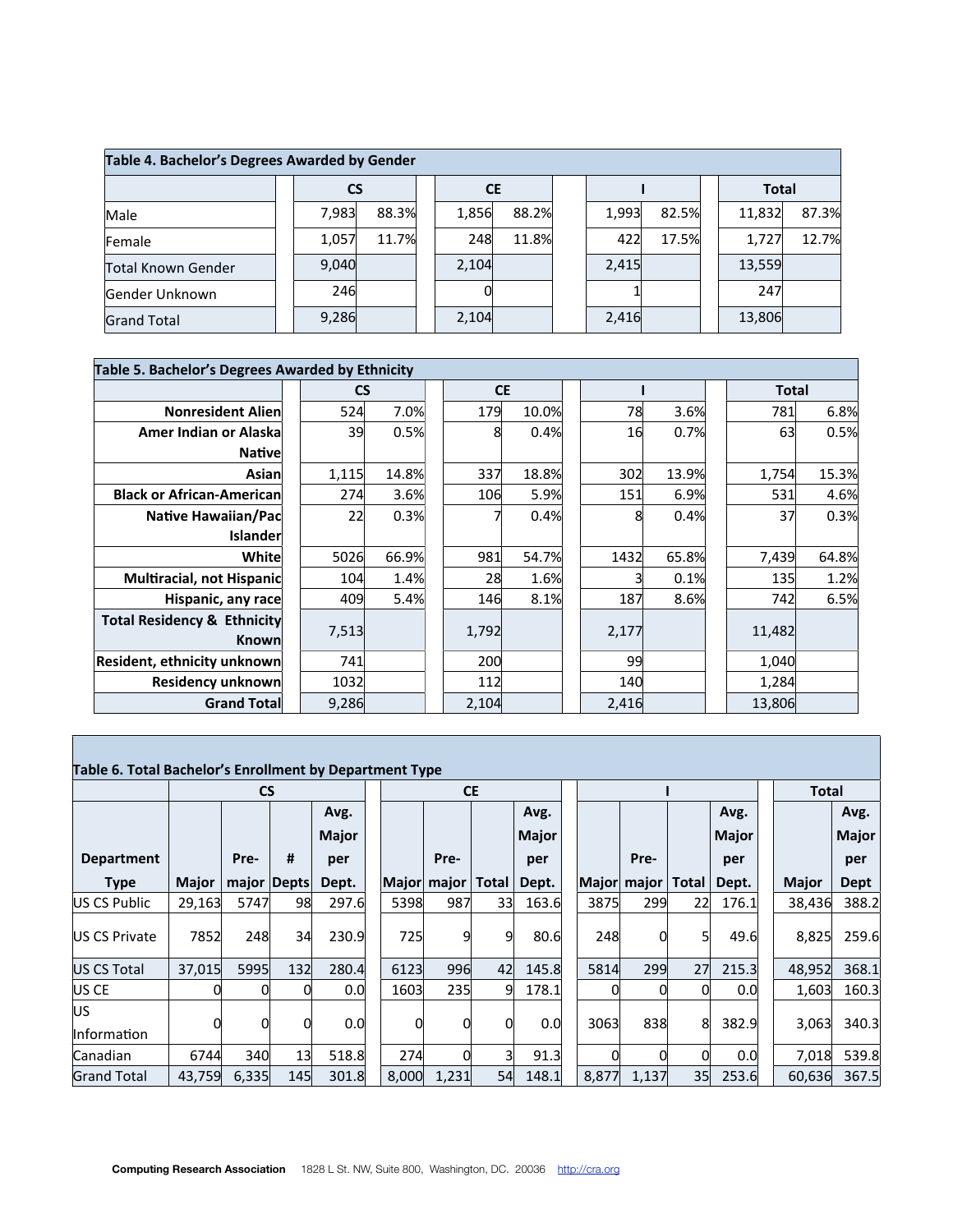#### **Master's Degree Production and Enrollments**

Master's degree production in CS was flat in 2010-11 after accounting for the decreased number of departments reporting. However, master's degree production increased sharply in CE and I departments, resulting in an overall increase in production of 5 percent even with fewer departments reporting overall.

The proportion of female graduates among master's recipients increased from 27.2 percent in 2009-10 to 29.5 percent in 2010-11. In computer science, the increase was from 21.0 percent to 24.6 percent. A higher fraction of the master's recipients were Black, Hispanic or Asian this year as compared with last year, while there was a somewhat smaller proportion of Whites and Nonresident Aliens receiving master's degrees this year.

The number of new master's students in CS programs this year is similar to last year on a per department basis, though there is an increase in new master's students among CE and I programs. A larger proportion of new master's students are from outside of North America this year as compared with last year (56.2 percent vs. 51.2 percent last year).

| Table 7. Master's Degrees Awarded by Department Type |         |           |       |       |           |       |       |       |              |       |
|------------------------------------------------------|---------|-----------|-------|-------|-----------|-------|-------|-------|--------------|-------|
| <b>Department</b><br><b>Type</b>                     | # Depts | <b>CS</b> |       |       | <b>CE</b> |       |       |       | <b>Total</b> |       |
| US CS Public                                         | 109     | 4,030     | 61.0% | 526   |           | 44.5% | 521   | 23.6% | 5,077        | 50.8% |
| <b>IUS CS Private</b>                                | 40      | 2,054     | 31.1% | 137   |           | 11.6% | 414   | 18.8% | 2,605        | 26.1% |
| Total US CS                                          | 150     | 6,084     | 92.0% | 663   |           | 56.0% | 935   | 42.4% | 7,682        | 76.8% |
| <b>US CE</b>                                         | 12      |           | 0.0%  | 428   |           | 36.2% |       | 0.0%  | 428          | 4.3%  |
| US Info                                              | 13      |           | 0.0%  |       |           | 0.0%  | 1271  | 57.6% | 1,271        | 12.7% |
| Canadian                                             | 18      | 527       | 8.0%  | 92    |           | 7.8%  |       | 0.0%  | 619          | 6.2%  |
| <b>Grand Total</b>                                   | 192     | 6,611     |       | 1,183 |           |       | 2,206 |       | 10,000       |       |

| Table 8. Master's Degrees Awarded by Gender |           |       |           |       |       |       |              |       |
|---------------------------------------------|-----------|-------|-----------|-------|-------|-------|--------------|-------|
|                                             | <b>CS</b> |       | <b>CE</b> |       |       |       | <b>Total</b> |       |
| Male                                        | 4,968     | 75.4% | 920       | 77.8% | 1150  | 52.2% | 7,038        | 70.5% |
| Female                                      | 1,623     | 24.6% | 262       | 22.2% | 1054  | 47.8% | 2,939        | 29.5% |
| Total Known Gender                          | 6,591     |       | 1,182     |       | 2,204 |       | 9,977        |       |
| Gender Unknown                              | 20        |       |           |       |       |       | 23           |       |
| <b>Grand Total</b>                          | 6,611     |       | 1,183     |       | 2,206 |       | 10,000       |       |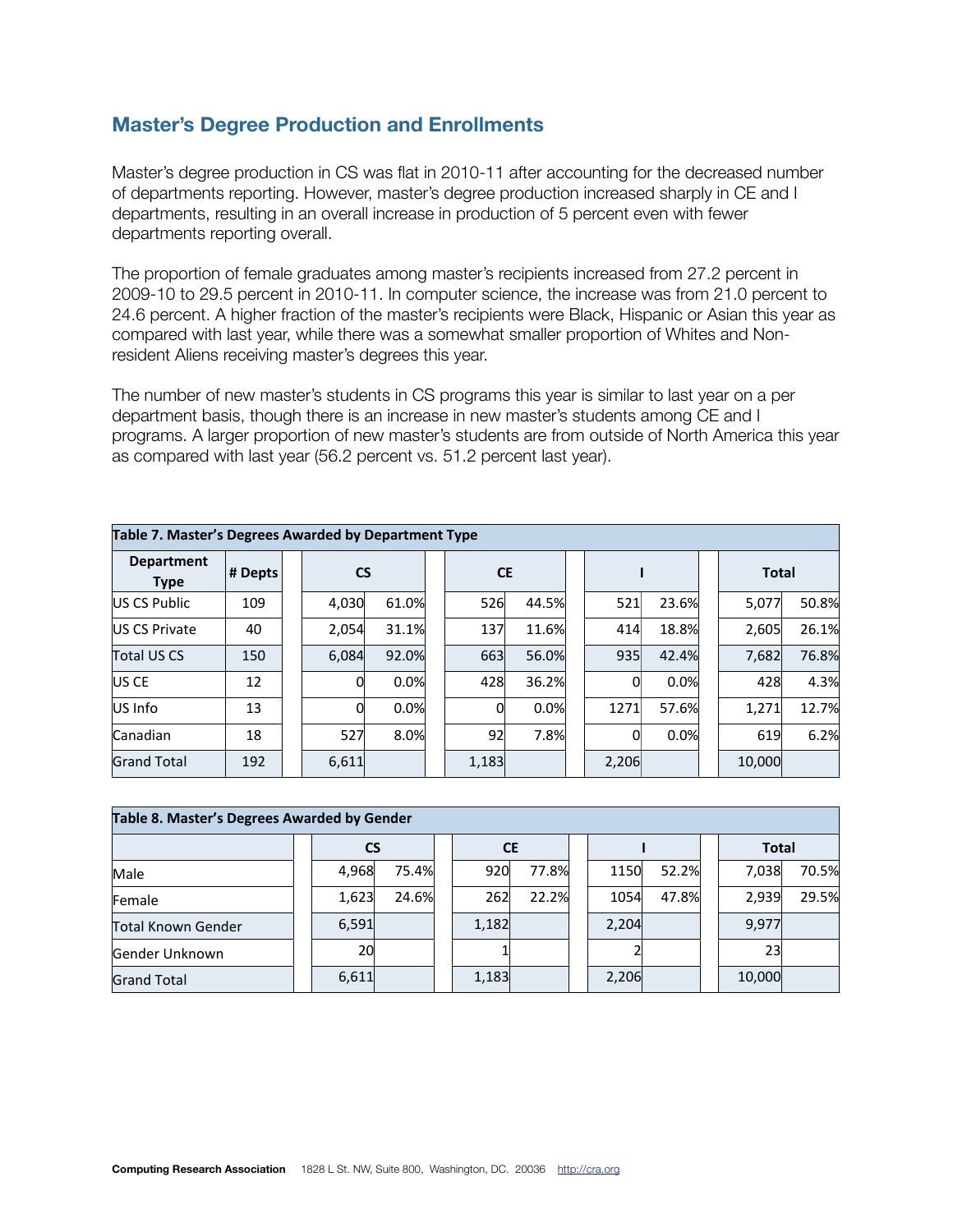| Table 9. Master's Degrees Awarded by Ethnicity         |       |           |       |           |       |       |              |       |
|--------------------------------------------------------|-------|-----------|-------|-----------|-------|-------|--------------|-------|
|                                                        |       | <b>CS</b> |       | <b>CE</b> |       |       | <b>Total</b> |       |
| <b>Nonresident Alien</b>                               | 3,332 | 56.7%     | 776   | 72.6%     | 389   | 19.6% | 4,497        | 50.4% |
| Amer Indian or Alaska<br><b>Native</b>                 | 12    | 0.2%      | 0     | 0.0%      | 12    | 0.6%  | 24           | 0.3%  |
| Asian                                                  | 753   | 12.8%     | 108   | 10.1%     | 245   | 12.3% | 1,106        | 12.4% |
| <b>Black or African-American</b>                       | 96    | 1.6%      | 13    | 1.2%      | 123   | 6.2%  | 232          | 2.6%  |
| <b>Native Hawaiian/Pac</b><br>Island                   | 19    | 0.3%      | 0     | 0.0%      | 61    | 0.3%  | 25           | 0.3%  |
| White                                                  | 1533  | 26.1%     | 142   | 13.3%     | 1113  | 56.1% | 2,788        | 31.2% |
| Multiracial, not Hispanic                              | 8     | 0.1%      | 4     | 0.4%      |       | 0.2%  | 16           | 0.2%  |
| Hispanic, any race                                     | 119   | 2.0%      | 26    | 2.4%      | 92    | 4.6%  | 237          | 2.7%  |
| <b>Total Residency &amp;</b><br><b>Ethnicity Known</b> | 5,872 |           | 1,069 |           | 1,984 |       | 8,925        |       |
| Resident, ethnicity<br>unknown                         | 320   |           | 88    |           | 205   |       | 613          |       |
| Residency unknown                                      | 419   |           | 26    |           | 17    |       | 462          |       |
| <b>Grand Total</b>                                     | 6,611 |           | 1,183 |           | 2,206 |       | 10,000       |       |

| Table 10. Total Master's Enrollment by Department Type |        |              |       |       |           |       |       |        |       |        |              |       |
|--------------------------------------------------------|--------|--------------|-------|-------|-----------|-------|-------|--------|-------|--------|--------------|-------|
| Department                                             |        | <b>CS</b>    |       |       | <b>CE</b> |       |       |        |       |        | <b>Total</b> |       |
| <b>Type</b>                                            |        | #            | Avg / |       | #         | Avg / |       |        | Avg/  |        |              | Avg/  |
|                                                        | Total  | <b>Depts</b> | Dept  | Total | Depts     | Dept  | Total | # Dept | Dept  | Total  | # Dept       | Dept  |
| US CS Public                                           | 8,048  | 98           | 82.1  | 895   | 22        | 40.7  | 1088  | 11     | 98.9  | 10,031 | 98           | 102.4 |
| US CS Private                                          | 4,726  | 34           | 139.0 | 185   | 61        | 30.8  | 1495  | 4      | 373.8 | 6,406  | 34           | 188.4 |
| <b>Total US CS</b>                                     | 12,774 | 132          | 96.8  | 1080  | 28        | 38.6  | 2583  | 15     | 172.2 | 16,437 | 132          | 124.5 |
| US CE                                                  |        | 0            |       | 950   | 9         | 105.6 | 0     | 0      |       | 950    | 9            | 105.6 |
| US Info                                                |        | 0            |       |       | 0         |       | 2916  | 12     | 243.0 | 2,916  | 12           | 243.0 |
| Canadian                                               | 1,114  | 12           | 92.8  | 98    | 2         | 49.0  | 0     | 0      |       | 1,212  | 12           | 101.0 |
| <b>Grand Total</b>                                     | 13,888 | 144          | 96.4  | 2,128 | 39        | 54.6  | 5,499 | 27     | 203.7 | 21,515 | 165          | 130.4 |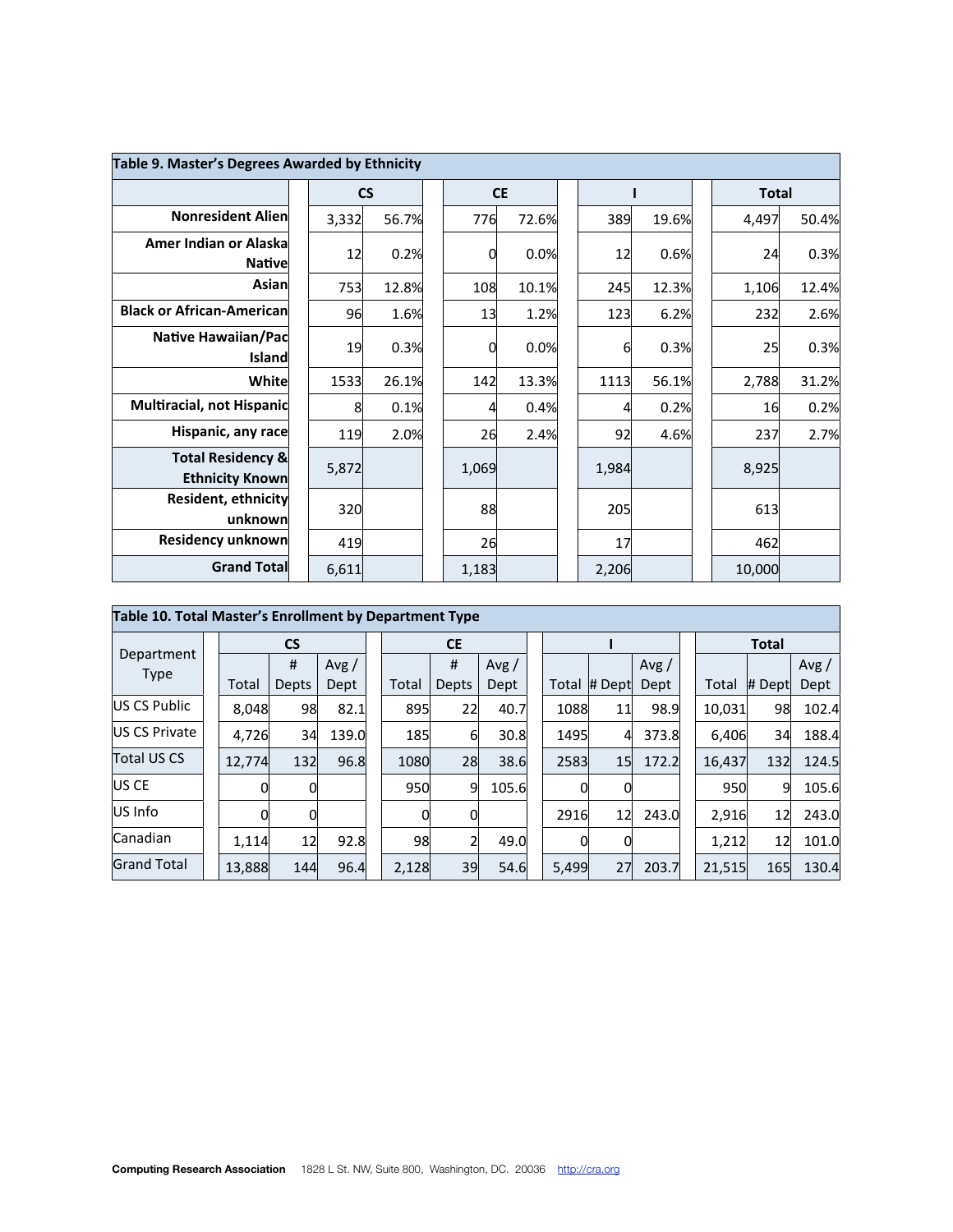#### **Ph.D. Degree Production, Enrollments and Employment**

Total Ph.D. production in computing programs held steady in 2010-11, with 1,782 degrees granted. However, if only departments reporting both years are considered, the number of total doctoral degrees increased by 5.2 percent. Overall Ph.D. production in U.S. CS departments was down slightly (1,457 vs. 1,501 in 2009-10) but was steady among U.S. CS departments reporting both years (1,422 vs 1,419 in 2009-10). Ph.D. production was up about 22 percent among both CE departments and Canadian departments that reported both years. A similar fraction of this year's computer science doctoral graduates were women (18.4 percent vs. 18.8 percent in 2009-10), a smaller fraction of this year's I school graduates were women (32.5 percent vs 40.2 percent in 2009-10), and a larger fraction of CE graduates were women (22.1 percent vs. 15.4 percent in 2009-10). A smaller fraction of this year's graduates were White (34.3 percent vs. 36.7 percent in 2009-10). This change was largest at I schools, where there was a 7 percent smaller fraction of Whites and a 7 percent larger fraction of Non-resident Aliens, a reverse of what was experienced last year, but this may reflect differences in the reporting departments.



**Figure 3. Total Ph.D. Production (CS & CE, US and Canada)**

The number of new Ph.D. students overall is about 5 percent less than last year (2,812 this year vs. 2,962 last year), but among departments that reported both years, the total is similar to last year (2,715 per department this year vs. 2,712 last year). The number of new students in Canadian programs that reported both years increased 17.4 percent, however. The overall proportion of new doctoral students from outside North America, 56.3 percent, is similar to last year's 56.8 percent, but the proportion of students from outside North America in U.S. CS departments rose from 56.1 percent last year to 57.2 percent this year. Total enrollment in computer science doctoral programs is comparable to that of last year, after accounting for the decreased number of departments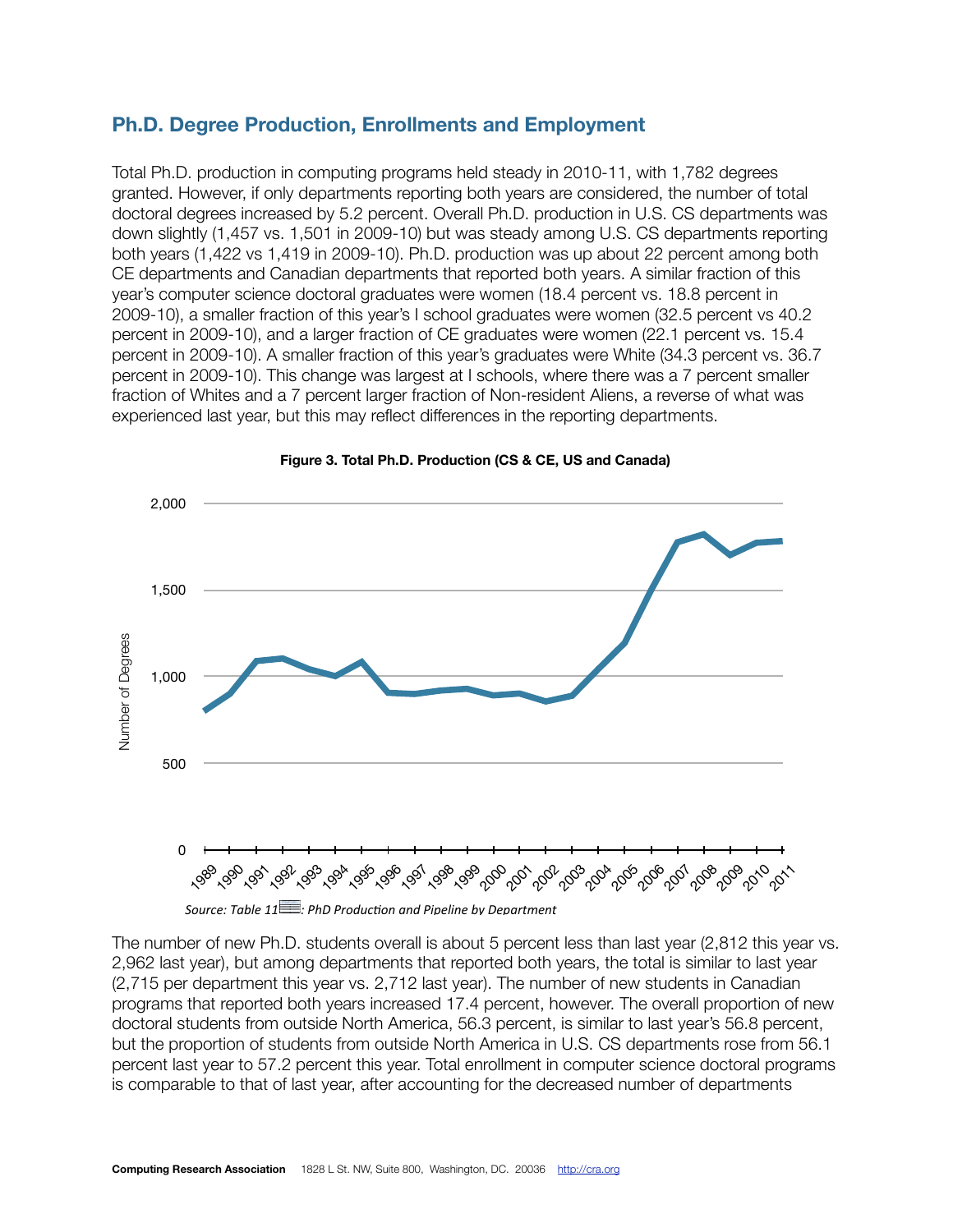reporting this year, although total enrollment in both CE departments and I-school departments increased on a per department basis.

Artificial intelligence, software engineering, and networking continue to be the most popular areas of specialization for doctoral graduates, though this year software engineering replaced networking as the number two area behind AI. Theory and algorithms, databases, and graphics/visualization remained the next three most popular areas.

Only 7.1 percent of the 2010-11 graduates went into tenure-track positions at North American Ph.D.-granting departments, down from 8.2 percent the previous year and 10.4 percent two years ago. However, the fraction of new doctoral graduates who went into positions as researchers at these departments increased from 3.4 percent to 5.1 percent. Also, the fraction of new graduates who went to non-doctoral-granting North American computing departments increased from 2.4 percent last year to 3.6 percent this year. This year, 47.2 percent of doctoral graduates went into industry, compared with 44.7 percent of 2009-10 graduates. The 2010-11 level of 47.2 percent was about the same as that of 2008-09. The fraction of Ph.D. graduates who took postdoctoral positions at North American Ph.D.-granting departments dropped from 19.5 percent to 16.8 percent. The proportion of new doctoral graduates who were not employed increased slightly, from 1.1 percent last year to 1.6 percent this year. Note that all these percentages are of those whose employment was known rather than of the total graduates for the year. The number of graduates whose employment was reported as "unknown" was 20% this year compared to 15% last year and 19% the previous year.

| Table 11. PhD Production and Pipeline by Department Type |         |       |                     |                       |              |                  |              |       |                                |              |
|----------------------------------------------------------|---------|-------|---------------------|-----------------------|--------------|------------------|--------------|-------|--------------------------------|--------------|
| Department                                               |         |       | <b>PhDs Awarded</b> | <b>PhDs Next Year</b> |              | Passed Qualifier |              |       | Passed Thesis<br>(if dept has) |              |
| <b>Type</b>                                              | # Depts | #     | Avg/<br>Dept        | #                     | Avg/<br>Dept | #                | Avg/<br>Dept | #     | # Dept                         | Avg/<br>Dept |
| US CS Public                                             | 104     | 1,062 | 10.2                | 1,260                 | 12.1         | 1,367            | 13.1         | 899   | 87                             | 10.3         |
| US CS Private                                            | 36      | 395   | 11.0                | 426                   | 11.8         | 360              | 10.0         | 278   | 26                             | 10.7         |
| US CS Total                                              | 140     | 1,457 | 10.4                | 1,686                 | 12.0         | 1,727            | 12.3         | 1,177 | 113                            | 10.4         |
| <b>US CE</b>                                             | 12      | 80    | 6.7                 | 55                    | 4.6          | 89               | 7.4          | 58    | 9                              | 6.4          |
| US Info                                                  | 13      | 80    | 6.2                 | 86                    | 6.6          | 95               | 7.3          | 55    | 10 <sup>1</sup>                | 5.5          |
| Canadian                                                 | 13      | 165   | 12.7                | 110                   | 8.5          | 173              | 13.3         | 171   | 12                             | 14.3         |
| <b>Grand Total</b>                                       | 178     | 1,782 | 10.0                | 1,937                 | 10.9         | 2,084            | 11.7         | 1,461 | 144                            | 10.1         |

| Table 12. PhDs Awarded by Gender |           |       |           |       |     |       |       |       |
|----------------------------------|-----------|-------|-----------|-------|-----|-------|-------|-------|
|                                  | <b>CS</b> |       | <b>CE</b> |       |     |       | Total |       |
| Male                             | 1,154     | 81.6% | 159       | 77.9% | 81  | 67.5% | 1,394 | 80.2% |
| Female                           | 261       | 18.4% | 45        | 22.1% | 39  | 32.5% | 345   | 19.8% |
| Total Known Gender               | 1,415     |       | 204       |       | 120 |       | 1,739 |       |
| Gender Unknown                   | 41        |       |           |       |     |       | 43    |       |
| <b>Grand Total</b>               | 1,456     |       | 205       |       | 121 |       | 1,782 |       |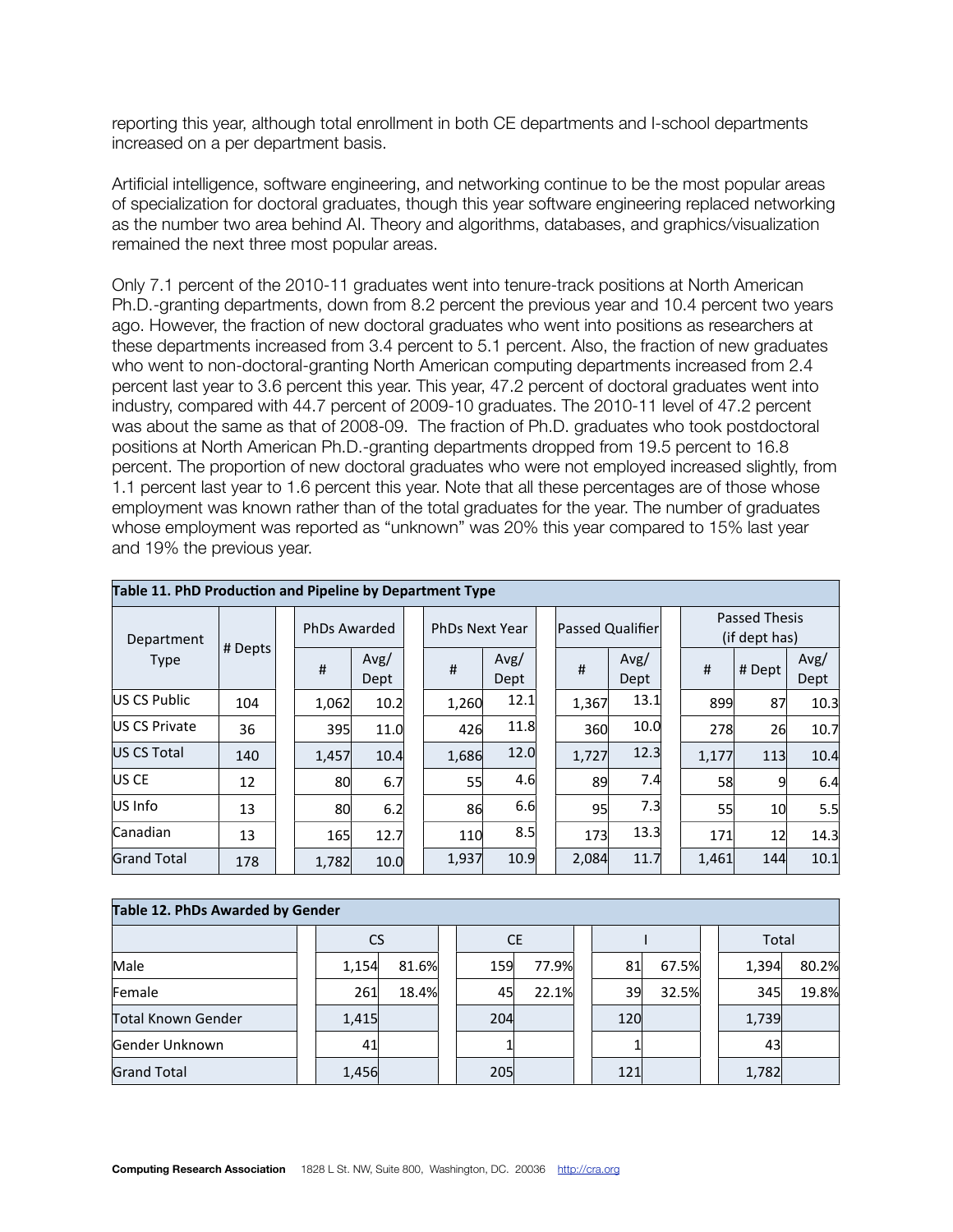| Table 13. PhDs Awarded by Ethnicity  |           |       |           |       |     |       |       |       |
|--------------------------------------|-----------|-------|-----------|-------|-----|-------|-------|-------|
|                                      | <b>CS</b> |       | <b>CE</b> |       |     |       |       | Total |
| Nonresident Alien                    | 634       | 48.1% | 130       | 67.4% | 44  | 37.0% | 808   | 49.6% |
| Amer Indian or Alaska Native         |           | 0.2%  | 0         | 0.0%  |     | 1.7%  | 4     | 0.2%  |
| Asian                                | 171       | 13.0% | 16        | 8.3%  | 14  | 11.8% | 201   | 12.3% |
| Black or African-American            | 16        | 1.2%  |           | 0.5%  | 61  | 5.0%  | 23    | 1.4%  |
| Native Hawaiian/Pac<br>Islander      |           | 0.3%  | 0         | 0.0%  | 0   | 0.0%  | 4     | 0.2%  |
| White                                | 465       | 35.3% | 42        | 21.8% | 52  | 43.7% | 559   | 34.3% |
| Multiracial, not Hispanic            |           | 0.2%  | 0         | 0.0%  | Ωl  | 0.0%  |       | 0.2%  |
| Hispanic, any race                   | 22        | 1.7%  | 4         | 2.1%  |     | 0.8%  | 27    | 1.7%  |
| Total Residency & Ethnicity<br>Known | 1,317     |       | 193       |       | 119 |       | 1,629 |       |
| Resident, ethnicity unknown          | 43        |       |           |       |     |       | 49    |       |
| Residency unknown                    | 96        |       | 8         |       |     |       | 104   |       |
| <b>Grand Total</b>                   | 1,456     |       | 205       |       | 121 |       | 1,782 |       |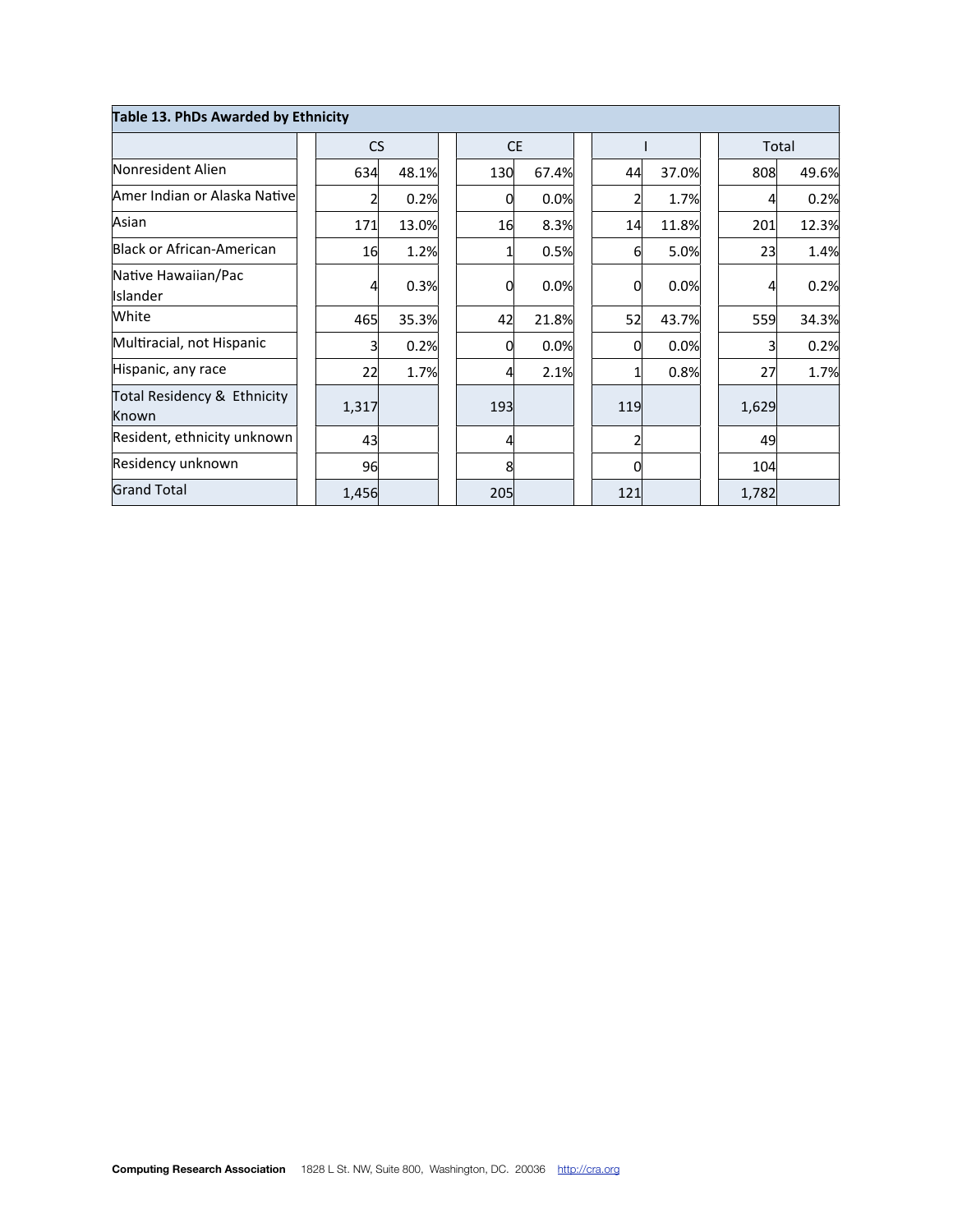| Table 14. Employment of New PhD Recipients |                                                 | North American PhD Granting Depts | Tenure-track   | Researcher | Postdoc                                                                                                          | Teaching Faculty | <b>Other Academic</b><br>North American, | Other CS/CE/<br>Dept.    | Non-CS/CE/I Dept. | North American, | Non-Academic | Industry       | Government | Self-Employed                                                                    | Unemployed     | Other          | Total Inside North | America        |
|--------------------------------------------|-------------------------------------------------|-----------------------------------|----------------|------------|------------------------------------------------------------------------------------------------------------------|------------------|------------------------------------------|--------------------------|-------------------|-----------------|--------------|----------------|------------|----------------------------------------------------------------------------------|----------------|----------------|--------------------|----------------|
|                                            | Artificial Intelligence                         |                                   | $\overline{4}$ | $\circ$    | $38\,$                                                                                                           | $\sim$           |                                          | S                        |                   |                 |              | 54             | r          |                                                                                  | $\circ$ $\sim$ | $\sim$         |                    | 138            |
|                                            | Cooperative Work<br>Computer-Supported          |                                   |                |            |                                                                                                                  |                  |                                          | $\circ$                  |                   |                 |              | $\sim$         | $\circ$    | $\circ$                                                                          | $\circ$        | $\circ$        |                    | 6              |
|                                            | Information Retrieval<br>Databases /            |                                   |                | ro 4       | $\tilde{c}$                                                                                                      |                  |                                          | 4                        |                   |                 |              | 9              | LO.        | $\circ$ $\sim$                                                                   |                | $\overline{ }$ |                    | 83             |
|                                            | Graphics/Visualization                          |                                   |                |            | $rac{6}{5}$                                                                                                      | $\circ$          |                                          | $\overline{\phantom{0}}$ |                   |                 |              | $\frac{6}{5}$  | $\sim$     |                                                                                  | $-1$ $-1$      |                |                    | 80             |
|                                            | Hardware/Architecture                           |                                   |                |            | $U - 40$                                                                                                         |                  |                                          | $\overline{\phantom{0}}$ |                   |                 |              | $\overline{4}$ |            | 00000                                                                            |                |                |                    | 57             |
| By Specialty                               | Interaction<br>Human-Computer                   |                                   |                |            | $5 - 5 -$                                                                                                        |                  |                                          | $\overline{ }$           |                   |                 |              | $\overline{a}$ |            | N H N O                                                                          |                |                |                    | 54             |
|                                            | Computing<br>High-Performance                   |                                   |                |            | $-$ 0 0 0                                                                                                        |                  |                                          | 4                        |                   |                 |              | 20             |            | <b>5000000</b>                                                                   |                |                |                    | 32             |
|                                            | <b>Biomedica/ Other Science</b><br>Informatics: |                                   |                |            | $\sim$ $\circ$ $\sim$ $\sim$                                                                                     |                  |                                          | $\sim$                   |                   |                 |              |                |            |                                                                                  |                |                |                    | 53             |
|                                            | Nssurance/Security<br>Information               |                                   |                |            | 5 2 5 4                                                                                                          |                  |                                          | $\sim$                   |                   |                 |              |                |            | $Q \otimes Q \otimes Q$                                                          |                |                |                    | 67             |
|                                            | Information Science                             |                                   |                |            | のつめひ                                                                                                             |                  |                                          | $\circ$                  |                   |                 |              |                |            |                                                                                  |                |                |                    | 22             |
|                                            | emeter noitems                                  |                                   |                |            | $\alpha$ $\alpha$ $\alpha$ $\tau$                                                                                |                  |                                          | LN.                      |                   |                 |              |                |            | <b>0 N N H O</b>                                                                 |                |                |                    | 23             |
|                                            | Networks                                        |                                   |                |            | $\circ$ $\sim$ $\sim$ $\sim$                                                                                     |                  |                                          | $\mathbf \omega$         |                   |                 |              | 5              |            | 7 N W 7                                                                          |                |                |                    | 106            |
|                                            | Dperating Systems                               |                                   |                |            | $\begin{array}{c} \mathcal{O} & \mathcal{O} & \mathcal{O} & \mathcal{O} & \mathcal{O} & \mathcal{O} \end{array}$ |                  |                                          | $\overline{ }$           |                   |                 |              |                |            | 200000                                                                           |                |                |                    | 4              |
|                                            | Compilers<br>Programming Languages/             |                                   |                |            | うつフィ                                                                                                             |                  |                                          | $\circ$                  |                   |                 |              |                |            | 20000                                                                            |                |                |                    | 35             |
|                                            | Robotics/Vision                                 |                                   |                |            | $\omega$ $\sigma$ $\tau$ $\sigma$                                                                                |                  |                                          | $\circ$                  |                   |                 |              |                |            | 12 2 4 4 0                                                                       |                |                |                    | $\frac{8}{3}$  |
|                                            | Numerical Computing<br>Scientific/              |                                   |                |            | $ \circ$ $\circ$ $\circ$                                                                                         |                  |                                          | $\circ$                  |                   |                 |              |                |            | $\circ$ 4 0 0 0                                                                  |                |                |                    | $\overline{c}$ |
|                                            | Social Informatics<br>Social Computing/         |                                   |                |            | $4 - \omega \omega$                                                                                              |                  |                                          | $\circ$                  |                   |                 |              |                |            | 2110000                                                                          |                |                |                    | 26             |
|                                            | Software Engineering                            |                                   |                |            | $\sim \omega \simeq 4$                                                                                           |                  |                                          | $\epsilon$               |                   |                 |              |                |            | 8 4 4 0 0                                                                        |                |                |                    | 118            |
|                                            | amntioglA bns voenT                             |                                   |                |            | $6 - 84$                                                                                                         |                  |                                          | $\overline{ }$           |                   |                 |              |                |            | 2<br>2<br>2<br>2<br>2<br>2<br>2<br>2<br>2<br>2<br>2<br>2<br>2<br>2<br>2<br>2<br> |                |                |                    | 85             |
|                                            | Other                                           |                                   |                |            | 5.524                                                                                                            |                  |                                          | $\frac{8}{3}$            |                   |                 |              | 83             |            |                                                                                  |                |                |                    | 178            |
|                                            | <b>IstoT</b>                                    |                                   |                |            | $  \overline{S} \, \overline{S} \, \overline{S} \, \overline{S} \,$                                              |                  |                                          | 52                       |                   |                 |              | 676            |            | $\begin{array}{c} 6 & 3 & 3 \\ 3 & 3 & 2 \end{array}$                            |                |                |                    | 1,275          |
|                                            |                                                 |                                   |                |            | $\begin{array}{r} \n 7.1\% \\ \n 5.1\% \\ \n 6.8\% \\ \n 7.4\% \\ \n 8.0\% \n \end{array}$                       |                  |                                          | 3.6%                     |                   |                 |              | 47.2%          |            | $4.2%$<br>0.9%<br>0.5%<br>0.5%                                                   |                |                |                    | 89.0%          |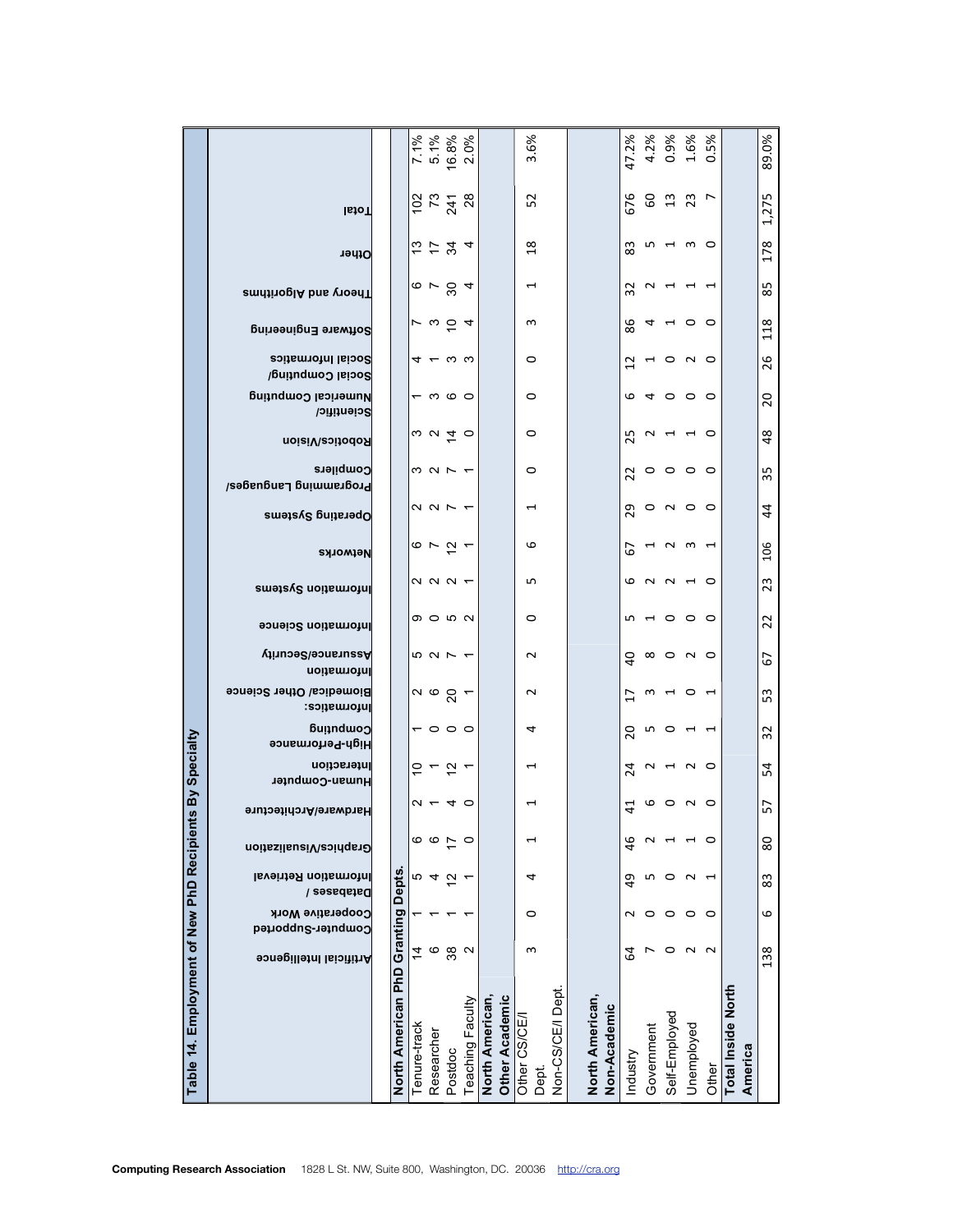| Table 14. Employment of New PhD Recipients By    |                                |                                        |                                      |                          |                                         | <u>U)</u>                  |                                            | pecialty (Continued)           |                             |                            |                                    |                                             |                                                                    |                              |                |                                          |                                            |                      |                                  |                |                        |
|--------------------------------------------------|--------------------------------|----------------------------------------|--------------------------------------|--------------------------|-----------------------------------------|----------------------------|--------------------------------------------|--------------------------------|-----------------------------|----------------------------|------------------------------------|---------------------------------------------|--------------------------------------------------------------------|------------------------------|----------------|------------------------------------------|--------------------------------------------|----------------------|----------------------------------|----------------|------------------------|
|                                                  | Artificial Intelligence        | Cooperative Work<br>Computer-Supported | Information Retrieval<br>Databases / | Graphics/Visualization   | Hardware/Architecture                   | Human-Computer Interaction | Informatics:<br>High-Performance Computing | Biomedica/ Other Science       | Vituose/sonsuesA noitsmotnl | <b>Information Science</b> | <b>Networks</b><br>emation Systems | Dperating Systems                           | Programming Languages/                                             | Robotics/Vision<br>Compilers | Scientific/    | Social Computing/<br>Numerical Computing | Software Engineering<br>Social Informatics | amntinoglA bns voenT | Other                            | <b>IstoT</b>   |                        |
|                                                  |                                |                                        |                                      |                          |                                         |                            |                                            |                                |                             |                            |                                    |                                             |                                                                    |                              |                |                                          |                                            |                      |                                  |                |                        |
| <b>Outside North America</b>                     |                                |                                        |                                      |                          |                                         |                            |                                            |                                |                             |                            |                                    |                                             |                                                                    |                              |                |                                          |                                            |                      |                                  |                |                        |
| Ten-Track in PhD                                 | LO                             | 0                                      | m                                    |                          | ⊣                                       | 0                          | 0                                          | 0                              | S                           | $\sim$                     |                                    |                                             | $\overline{\phantom{0}}$                                           | 0                            | 0              | $\circ$                                  | ⊣                                          | 4                    | m                                | 35<br>$\sim$   | 2.4%                   |
| Researcher in PhD                                | $\mathbf{\mathbf{\mathsf{H}}}$ | $\circ$                                |                                      |                          | ↽                                       | ○                          |                                            |                                | $\circ$                     | $\circ$                    | 0                                  |                                             | $\circ$                                                            | $\circ$                      | $\circ$        |                                          | $\circ$                                    | 0                    |                                  | $\Xi$<br>ന     | 0.8%                   |
| Postdoc in PhD                                   | $\infty$                       | $\circ$                                | $\sim$                               |                          | $\sim$                                  | $\overline{\phantom{0}}$   | $\sim$ $\sim$                              | $\sim$                         | $\circ$                     | $\circ$                    |                                    |                                             |                                                                    | $\overline{ }$               | $\overline{a}$ | $\circ \circ \circ$                      |                                            | ന                    | G                                | 35<br>m        | 2.4%                   |
| Teaching in PhD                                  | $\overline{\phantom{0}}$       | $\circ$                                | $\overline{\phantom{0}}$             | 0                        | $\circ$                                 | $\circ$                    |                                            | $\mathbf{\mathbf{\mathsf{H}}}$ | $\overline{\phantom{0}}$    | $\circ$                    | $\sim$                             | $\circ \circ \circ \circ \circ \circ \circ$ |                                                                    | $\circ$                      |                |                                          |                                            |                      | $\circ$                          | $\circ$        | 0.6%<br>ᡡ              |
| Other Academic                                   | $\overline{\phantom{0}}$       | $\circ$                                | $\overline{\phantom{0}}$             | $\circ$                  | 0                                       | $\circ$                    |                                            | $\overline{\phantom{0}}$       |                             | $\circ$                    | $\circ$                            |                                             |                                                                    | $\circ$                      |                | $\overline{a}$                           |                                            |                      | $\circ$ $\sim$                   | $\sim$ $\sim$  | 0.6%<br>$\infty$       |
| Industry                                         | $\circ$                        | $\circ$                                | 4                                    | m                        |                                         | $\circ$                    | 0010                                       | $\sim$                         |                             | $\overline{\phantom{0}}$   | $\circ$                            |                                             | $\begin{array}{c} 1 & 0 & 0 \\ 0 & 0 & 0 \\ 0 & 0 & 0 \end{array}$ | $\overline{\phantom{0}}$     | 0010           |                                          | $O$ $H$ $O$ $H$ $O$                        | 4                    |                                  | $\frac{4}{5}$  | 3.1%                   |
| Government                                       | $\circ$                        | $\circ$                                | $\circ$                              | $\circ$                  |                                         |                            |                                            | っ                              |                             | $\circ$                    | ↽                                  | $\circ$                                     |                                                                    | $\circ$                      |                | $\overline{ }$                           |                                            |                      | $\circ$                          | $\overline{ }$ | 0.5%<br>$\overline{ }$ |
| Other                                            | $\circ$                        | $\circ$                                | $\circ$                              | $\overline{\phantom{0}}$ | $\mathbf{\mathbf{\mathbf{\mathsf{-}}}}$ | 0                          | $\circ$                                    | $\mathbf{\overline{u}}$        |                             | $\circ$                    | O                                  | $\circ$                                     | $\circ$                                                            | $\circ$                      | $\circ$        | $\circ$                                  | $\circ$                                    | $\circ$              | $\circ$                          | S              | 0.5%<br>$\overline{ }$ |
| <b>Total Outside NA</b>                          | $\overline{16}$                | $\circ$                                | $\overline{1}$                       | σ                        | L                                       | $\sim$                     | S                                          | $^\infty$                      | $\infty$                    | S                          | S                                  | 20                                          | S                                                                  | $\sim$                       | ഗ              | $\sim$                                   | S                                          | $\overline{1}$       | $\overline{z}$<br>$\overline{c}$ | $\overline{5}$ | 11.0%                  |
| Total with Employment Data, Inside North America |                                |                                        |                                      |                          |                                         | plus                       |                                            | <b>Outside North America</b>   |                             |                            |                                    |                                             |                                                                    |                              |                |                                          |                                            |                      |                                  |                |                        |
|                                                  | 154                            | 6                                      | 57                                   | 89                       | 59                                      | 56                         | 35                                         | 61                             | 75                          | 25                         | 28                                 | 126                                         | $\sim$<br>47                                                       | ∼                            | 53             | 22                                       | H<br>29                                    | 5<br>32              | 199                              | 432<br>ᠳ       |                        |
| Employment Type & Location                       |                                |                                        | Unknown                              |                          |                                         |                            |                                            |                                |                             |                            |                                    |                                             |                                                                    |                              |                |                                          |                                            |                      |                                  |                |                        |
|                                                  | 39                             | $\circ$                                | G                                    | 22                       | $\mathbf \omega$                        | 13                         | $\sim$                                     | Z                              | Z                           | LN.                        | $\Xi$                              | $\overline{1}$                              | $\infty$                                                           | $\overline{11}$              | $\overline{ }$ | LO.                                      | $\sim$                                     | 22<br>15             | 145                              | 350            |                        |
| Grand Total                                      | 193                            | $\mathbf{c}$                           | 106                                  | 111                      | 20                                      | 69                         | $\frac{2}{3}$                              | 89                             | 82                          | 30                         | 39                                 | $\overline{a}$                              | 55                                                                 | 48                           | 27<br>င္ၿ      | $\overline{31}$                          |                                            | 119<br>147           | 344                              | 1,782          |                        |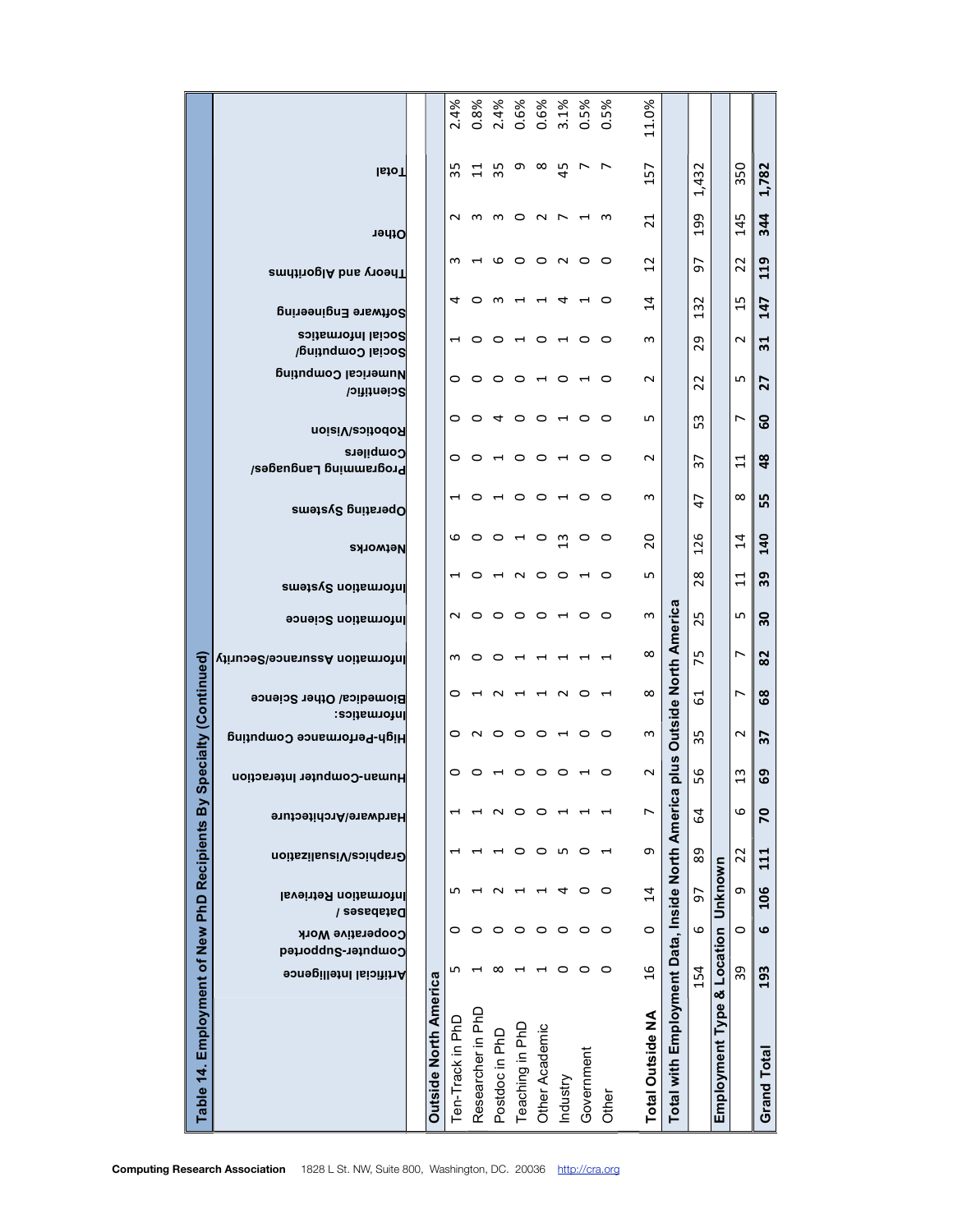### **Concluding Observations**

The near-term health of computing programs continues to be strong overall, with continued increases in undergraduate enrollments, and steady or increased graduate enrollments. Though a smaller fraction of doctoral graduates took tenure-track and postdoctoral positions at North American Ph.D.-granting departments, increased positions in industry and as academic researchers compensated for this. These changes are consistent with economic improvement, but as they are only one-year changes they should be viewed with caution. It is hoped that the severalyear increase in undergraduate computing enrollments also will result in a greater number of faculty openings at both doctoral granting programs and non-doctoral granting programs.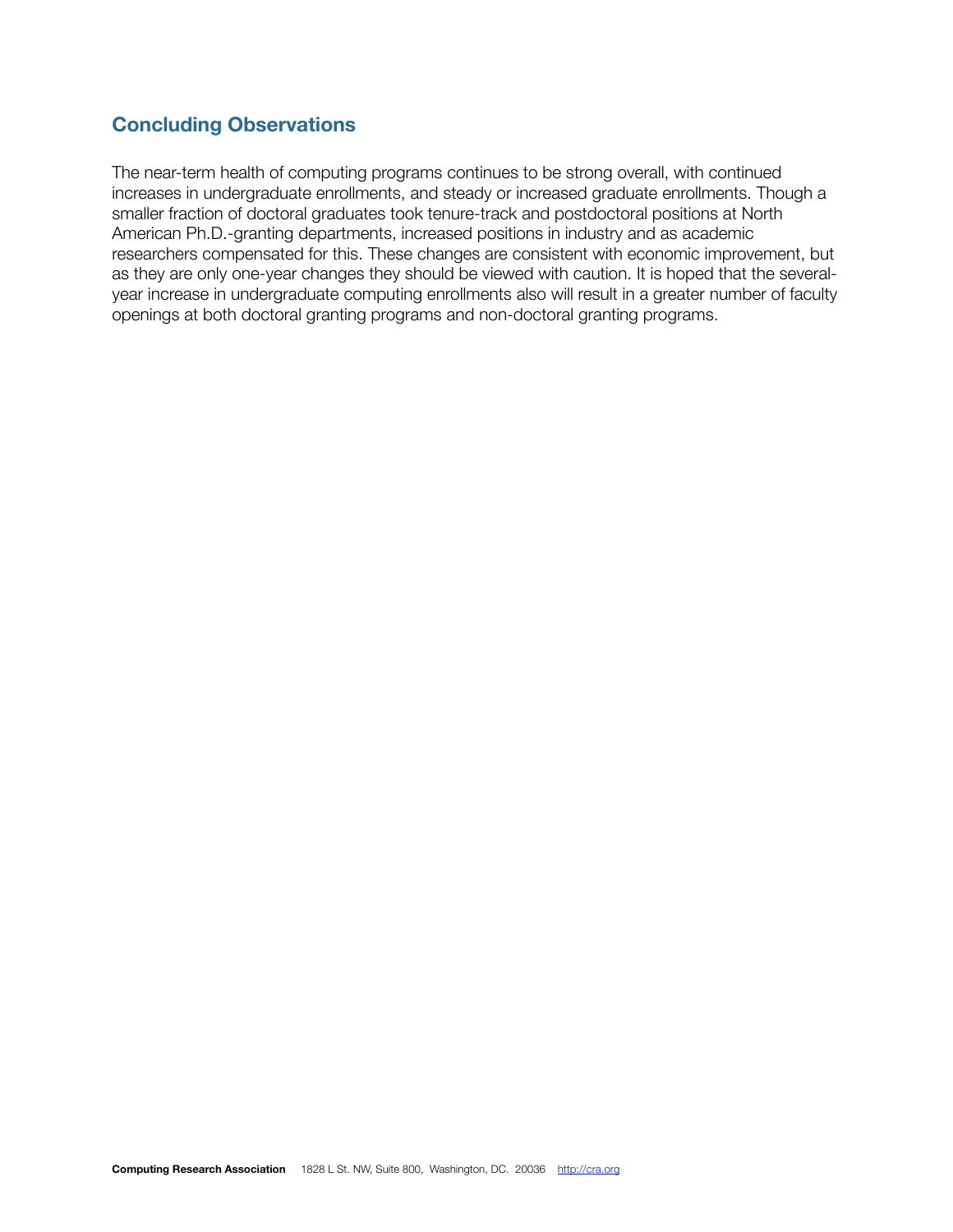#### **Participating Schools**

**U.S. CS Public (105 departments):** Arizona State, Auburn, City University of New York, Graduate Center, Clemson, College of William & Mary, Colorado School of Mines, Colorado State, Florida International, George Mason, Georgia Tech, Georgia State, Indiana , Iowa State, Kansas State, Kent State, LSU, Michigan State, Michigan Technological, Mississippi State, Montana State, Naval Postgraduate School, New Jersey Institute of Technology, New Mexico State, North Carolina State, North Dakota State, Ohio State, Ohio, Old Dominion, Oregon State, Penn State, Portland State, Purdue, Rutgers, Southern Illinois Carbondale, Stony Brook (SUNY), Texas A&M, Texas Tech, the Universities at Albany and Buffalo (SUNY); Universities of Alabama (Birmingham and Tuscaloosa), Arizona, Arkansas at Little Rock, California (Berkeley, Davis, Irvine, Los Angeles, Riverside, San Diego, Santa Barbara, and Santa Cruz, Central Florida, Cincinnati, Colorado (Boulder), Connecticut, Delaware, Florida, Georgia, Houston, Idaho, Illinois (Chicago and Urbana-Champaign), Iowa, Kansas, Kentucky, Louisiana at Lafayette, Maryland, Maryland Baltimore County, Massachusetts ( Amherst, Boston), Michigan, Minnesota, Mississippi, Missouri (Columbia), Nebraska (Omaha, Lincoln), Nevada (Las Vegas, Reno), New Hampshire, New Mexico, North Carolina (Chapel Hill, Charlotte), North Texas, Oklahoma, Oregon, Pittsburgh, Rhode Island, South Carolina, South Florida, Tennessee (Knoxville), Texas (Arlington, Austin, Dallas), Utah, Virginia, Washington, Wisconsin (Madison), and Wyoming; Virginia Commonwealth, Virginia Tech, Washington State, Wayne State, Western Michgan, and Wright State.

**U.S. CS Private (37 departments):** Boston University, Brown University, Carnegie Mellon, Case Western Reserve, Columbia, Cornell, Dartmouth, DePaul, Drexel, Duke, Florida Institute of Technology, Harvard, Illinois Institute of Technology, Johns Hopkins, Lehigh, Massachusetts Institute of Technology, New York, Northeastern, Northwestern, Pace, Polytechnic, Princeton, Rensselaer, Rice, Rochester Institute of Technology, Stanford, Stevens Institute of Technology, Toyota Technological Institute, Tufts; the Universities of Chicago, Notre Dame, Pennsylvania, Rochester, and Tulsa; Washington University in St. Louis, Worcester Polytechnic Institute, and Yale.

**U.S. Computer Engineering (13 departments):** Boston University, Florida Institute of Technology, Mississippi State, North Carolina State, Northeastern, Ohio State, Santa Clara; Universities of California (Santa Cruz), Illinois (Urbana Champaign), Iowa, New Mexico, and Southern California; Virginia Tech.

**U.S. Information Programs (16 departments):** Cornell, Drexel, Indiana, Penn State, Syracuse, University at Albany (SUNY); Universities of California (Berkeley, Irvine, Los Angeles, Santa Cruz), Maryland Baltimore County, Michigan, North Carolina (Chapel Hill), Pittsburgh, Texas (Austin), and Washington.